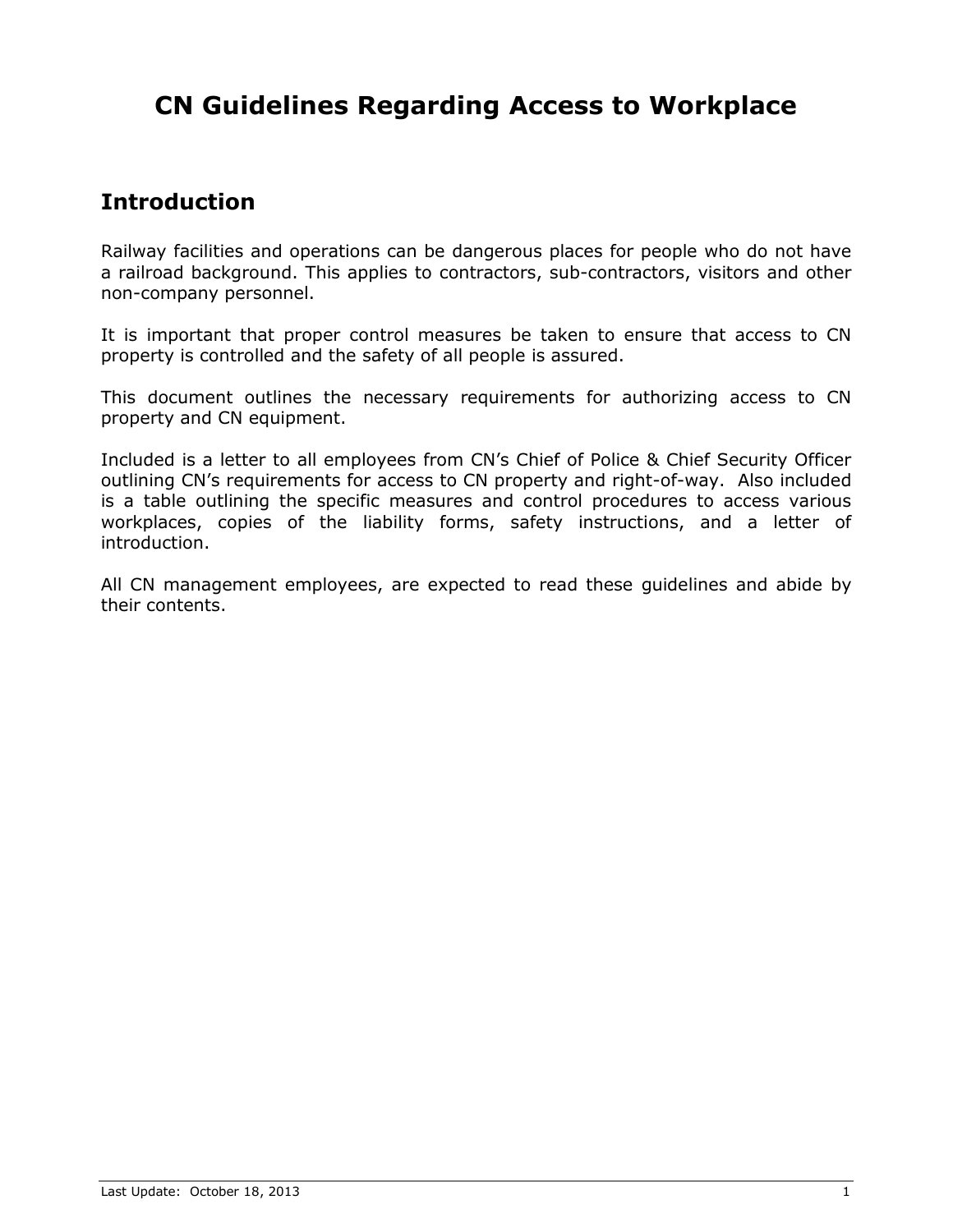## **Message to all Employees, Contractors, and Sub-Contractors:**

### **Subject: Access to CN Workplace**

CN's "Guidelines Regarding Access to CN Workplace" is applicable when access to company property is sought by persons other than CN employees. This includes yards, shops, railway equipment and all other company locations, such as locomotives, vehicles, etc. This Guideline exists to protect the safety of all people granted access, and also to safeguard CN's interests. **All employees are required to comply with these Guidelines.**

In essence, the major points are as follows:

- 1. No one, other than CN employees, may enter a CN workplace without proper authorization from the appropriate CN Officer.
- 2. Every non-CN employee entering the CN workplace is required to be identified in an appropriate way (ex.: visitor must wear protective headwear, I.D. card, pass, etc.).
- 3. Authorization to board railway equipment and vehicles (i.e., locomotive cabs, hi-rail equipment, other vehicles, etc.) consists of a pass and / or a signed letter of authorization from V.P. (or delegate).
- 4. If observing a trespasser, do so from a safe distance to determine that it is safe to approach, and warn the trespasser to leave CN's property. In all cases, notify CN Police (1-800-465-9239) and a supervisor. If the trespasser(s) is unwilling to leave, observe the individual(s) until a CN Police officer or supervisor arrives.

While on CN premises non-CN employees, and employees and sub-contractors, must comply with CN rules, policies, standards and procedures. This requires that non-CN employees receive adequate instructions as to what these are. Job briefings must also be conducted by the CN person in charge when arriving on company property or prior to commencing work.

Although the process to apply company policy may vary according to circumstances, all Company rules, policies, standards and procedures must be strictly adhered to. If you are unsure on how to proceed, please check with a supervisor.

Stephen Covey Chief of Police and Chief Security Officer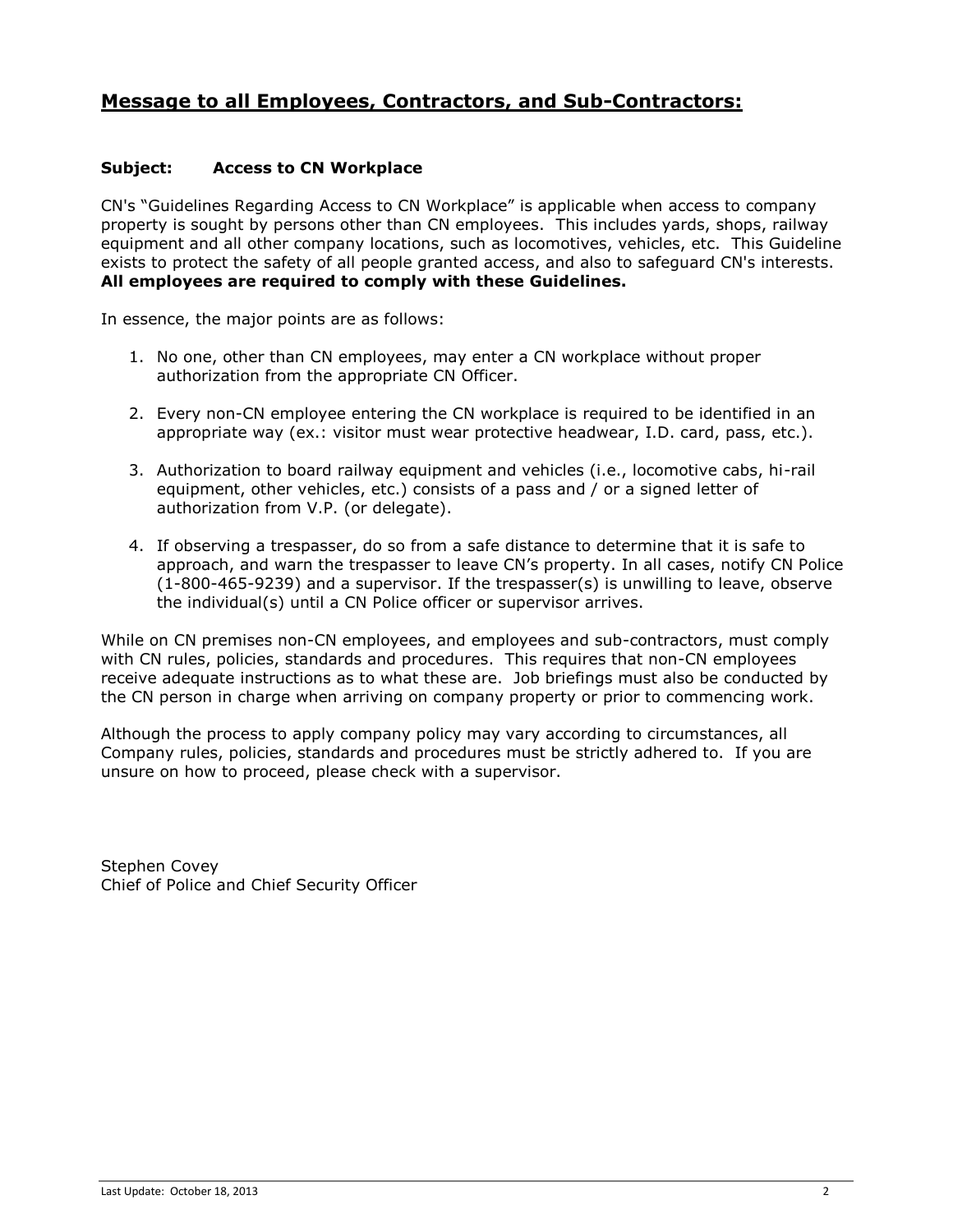### **ACCESS TO CN WORKPLACE REQUIREMENTS AND MANDATORY DOCUMENTATION**

## **Access to CN Property & Facilities**

**(Shops/RTC Centers/Yards/Operated Right-of-Way)** (**Note: HQ and Regional Buildings require sign-in and wearing of pass/badge for all visitors**)

| <b>TYPE OF ACCESS</b>                                                                                                                                                                                                                                         | <b>REQUIREMENTS</b>                                                                                                                                                                                                                                                                                                                                                                                                                                                                                                                                                                                                                                                                                                                            | <b>DOCUMENTATION</b>                                                                                                                                                                                                                                    |
|---------------------------------------------------------------------------------------------------------------------------------------------------------------------------------------------------------------------------------------------------------------|------------------------------------------------------------------------------------------------------------------------------------------------------------------------------------------------------------------------------------------------------------------------------------------------------------------------------------------------------------------------------------------------------------------------------------------------------------------------------------------------------------------------------------------------------------------------------------------------------------------------------------------------------------------------------------------------------------------------------------------------|---------------------------------------------------------------------------------------------------------------------------------------------------------------------------------------------------------------------------------------------------------|
| Any party entering CN's shops,<br>RTC Centers, Yards and Right-<br>of-way (except invitee)<br>Not applicable to delivery<br>persons or persons performing<br>minor building services.<br>Examples: minor photocopy<br>repair, plumbing or electrical<br>work. | Must sign the Right of Entry form<br>$\bullet$<br>Must provide insurance as indicated in the Right<br>$\bullet$<br>of Entry form<br>Must be given the document "Safety Guidelines<br>$\bullet$<br>For Contractors And Non-CN Personnel"<br>Must be eRailsafe or Contractor Orientation<br>$\bullet$<br>certified as the case may be<br>Must be fully aware of safety and related<br>$\bullet$<br>requirements and instructions for work on CN<br>Railway Right-of-Way by Non-CN Personnel (if<br>applicable)<br>Note: Contractors accessing CN workplace on a<br>repeat basis must sign the Right of Entry Form on an<br>annual basis, but a process requiring the<br>establishment of a check-in procedure for each visit<br>must be created. | Right of Entry Form<br>$\bullet$<br>Provide certificate of insurance<br>$\bullet$<br>Safety Guidelines For<br>$\bullet$<br><b>Contractors And Non-CN</b><br>Personnel<br>Certification under eRailsafe or<br>$\bullet$<br><b>Contractor Orientation</b> |
|                                                                                                                                                                                                                                                               |                                                                                                                                                                                                                                                                                                                                                                                                                                                                                                                                                                                                                                                                                                                                                |                                                                                                                                                                                                                                                         |
| Contractors required by CN for<br>Emergency Work (e.g., local<br>contractors used for derailment<br>clean-up)                                                                                                                                                 | Must sign Emergency Work Right of Entry Form<br>$\bullet$<br>Must be given a safety briefing<br>$\bullet$<br>Must be under supervision of CN Officer<br>$\bullet$                                                                                                                                                                                                                                                                                                                                                                                                                                                                                                                                                                              | Emergency Work Right of<br>$\bullet$<br><b>Entry Form for Contractors</b>                                                                                                                                                                               |
|                                                                                                                                                                                                                                                               |                                                                                                                                                                                                                                                                                                                                                                                                                                                                                                                                                                                                                                                                                                                                                |                                                                                                                                                                                                                                                         |
| <b>Visitors and Invitees</b>                                                                                                                                                                                                                                  | Authorization must be obtained from CN Officer<br>$\bullet$<br>Must be given visitor badge/ID card (or sign-in<br>$\bullet$<br>with senior officer in sites such as derailments)<br>Must be under the supervision of CN employee<br>$\bullet$<br>in charge and comply with all instructions<br>Must be given safety briefing by CN employee in<br>$\bullet$<br>charge<br>Must sign Right of Entry Form for Invitees where<br>the activity conducted on CN property is<br>performed in proximity to railway operations,<br>CN's signals and communications systems or<br>any fiber optic cable system. The Chief Legal<br>Officer or delegate can provide an exemption to<br>this process when appropriate.                                     | Visitor badge/ID card<br>$\bullet$<br>Right of Entry Form for<br>$\bullet$<br>Invitees                                                                                                                                                                  |
| Regulators in line of duty (e.g.,                                                                                                                                                                                                                             | Must present Inspector/ Investigator ID card<br>$\bullet$                                                                                                                                                                                                                                                                                                                                                                                                                                                                                                                                                                                                                                                                                      | Regulatory ID card<br>$\bullet$                                                                                                                                                                                                                         |
| Transport Canada,<br>Transportation Safety Board,<br>Human Resources Development<br>of Canada (HRDC), Federal<br>Railroad Administration (FRA),<br>National Transportation Safety<br>Board (NTSB))                                                            | Must be given Safety Briefing where applicable<br>$\bullet$                                                                                                                                                                                                                                                                                                                                                                                                                                                                                                                                                                                                                                                                                    |                                                                                                                                                                                                                                                         |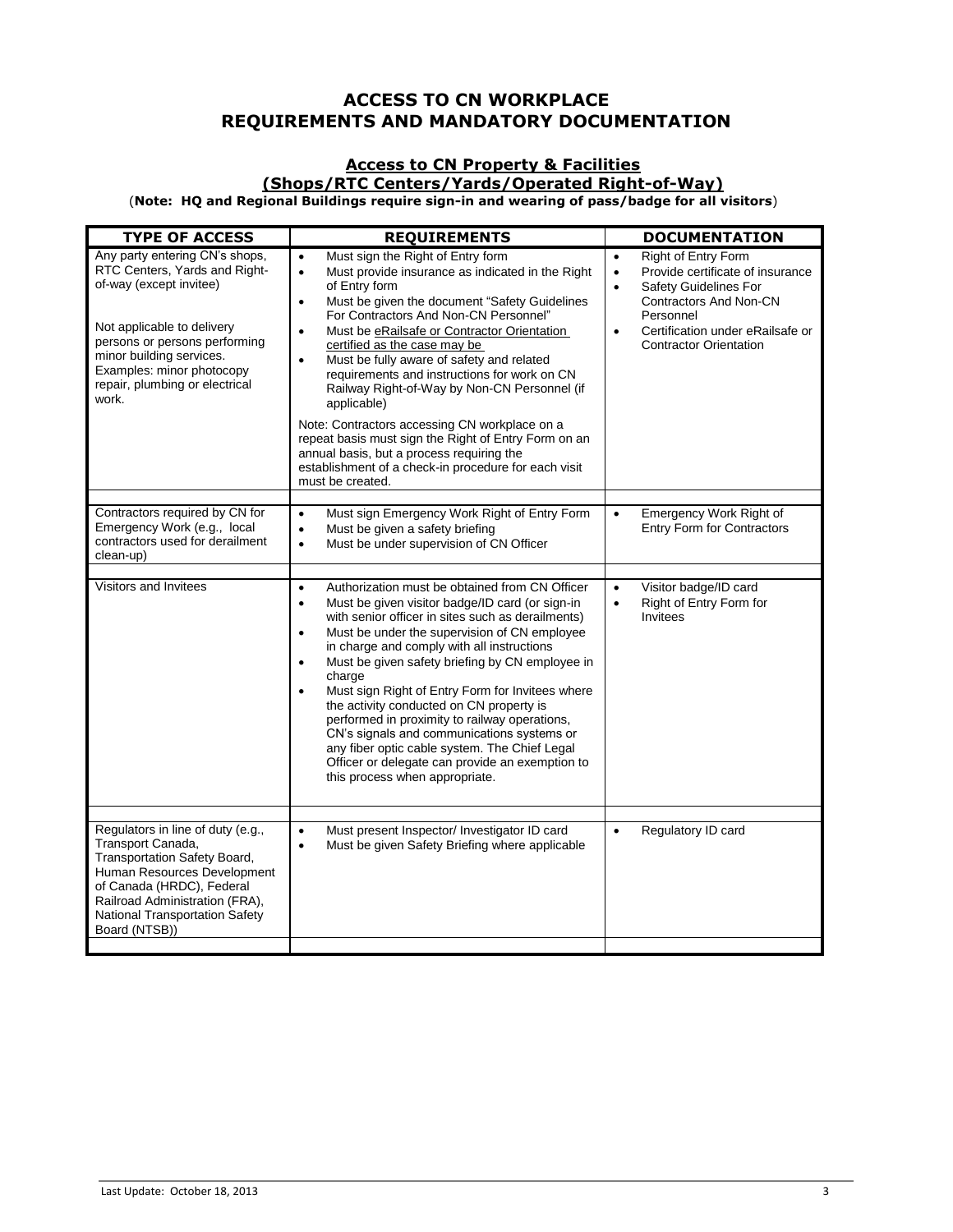## **Access to Non-Operated CN Property & Facilities**

| <b>TYPE OF ACCESS</b>                                                                                                                                                                                                                                                                  | <b>REQUIREMENTS</b>                                                                                                                                                                                                                                                                                                                                                                                                                                                                                                                 | <b>DOCUMENTATION</b>                                                                                                                                                                                        |
|----------------------------------------------------------------------------------------------------------------------------------------------------------------------------------------------------------------------------------------------------------------------------------------|-------------------------------------------------------------------------------------------------------------------------------------------------------------------------------------------------------------------------------------------------------------------------------------------------------------------------------------------------------------------------------------------------------------------------------------------------------------------------------------------------------------------------------------|-------------------------------------------------------------------------------------------------------------------------------------------------------------------------------------------------------------|
| Any party hired by CN and<br>entering non-operated CN Right-<br>of-way                                                                                                                                                                                                                 | Must sign the Right of Entry form<br>$\bullet$<br>Must provide insurance as indicated in the Right<br>$\bullet$<br>of Entry form<br>Must be given the document "Safety Guidelines<br>$\bullet$<br>For Contractors And Non-CN Personnel"<br>Must be eRailsafe certified<br>$\bullet$<br>Must be fully aware of safety and related<br>$\bullet$<br>requirements and instructions for work on CN<br>Railway Right-of-Way by Non-CN Personnel (if<br>applicable)                                                                        | Right of Entry Form<br>$\bullet$<br>Provide certificate of insurance<br>٠<br>Safety Guidelines For<br>$\bullet$<br><b>Contractors And Non-CN</b><br>Personnel<br>Certification under eRailsafe<br>$\bullet$ |
| Any party not hired by CN and<br>entering non-operated CN Right-<br>of-way where that party has an<br>existing agreement/contract with<br>CN which provides for access to<br>the property and includes<br>provisions for Indemnity and<br>Insurance                                    | Must be given the document "Safety Guidelines"<br>$\bullet$<br>For Contractors And Non-CN Personnel"<br>Must be fully aware of safety and related<br>$\bullet$<br>requirements and instructions for work on CN<br>Railway Right-of-Way by Non-CN Personnel (if<br>applicable)<br>No Right of Entry form required<br>May be required to be certified under Contractor<br>$\bullet$<br>Orientation depending on the work to be<br>performed.                                                                                          | Safety Guidelines For<br>$\bullet$<br><b>Contractors And Non-CN</b><br>Personnel                                                                                                                            |
| Any party not hired by CN and<br>entering non-operated CN Right-<br>of-way where that party does not<br>have an existing<br>agreement/contract with CN<br>which provides for access to the<br>property or such agreement does<br>not include provisions for<br>Indemnity and Insurance | Must sign the Right of Entry form<br>$\bullet$<br>Must provide insurance as indicated in the Right<br>$\bullet$<br>of Entry form<br>Must be given the document "Safety Guidelines<br>$\bullet$<br>For Contractors And Non-CN Personnel"<br>Must be fully aware of safety and related<br>$\bullet$<br>requirements and instructions for work on CN<br>Railway Right-of-Way by Non-CN Personnel (if<br>applicable)<br>May be required to be certified under Contractor<br>$\bullet$<br>Orientation depending on work to be performed. | Right of Entry Form<br>$\bullet$<br>Provide certificate of insurance<br>$\bullet$<br>Safety Guidelines For<br>$\bullet$<br>Contractors And Non-CN<br>Personnel                                              |

## **Access to Equipment Locomotives**

| <b>TYPE OF ACCESS</b>                                                                                                                                                                                                                              | <b>REQUIREMENTS</b><br><b>DOCUMENTATION</b>                                                                                                                                                                                                    |                                                                     |
|----------------------------------------------------------------------------------------------------------------------------------------------------------------------------------------------------------------------------------------------------|------------------------------------------------------------------------------------------------------------------------------------------------------------------------------------------------------------------------------------------------|---------------------------------------------------------------------|
| Regulators in line of duty (e.g.,<br><b>Transport Canada, Transportation</b><br>Safety Board, Human Resources<br>Development of Canada (HRDC),<br><b>Federal Railroad Administration</b><br>(FRA), National Transportation<br>Safety Board (NTSB)) | Must present Inspector/ Investigator ID card<br>RTC must be informed of all passengers other<br>than on-duty train crew<br>Must be given Safety Briefing where applicable                                                                      | Regulatory ID card<br>٠                                             |
| <b>Off-Duty Train Crews</b>                                                                                                                                                                                                                        | Must contact CMC/Traffic Coord. or RTC (if<br>٠<br>entraining en-route) to confirm availability of<br>room on locomotives<br>Must show CN ID card to train crew upon<br>boarding                                                               | CN ID card<br>$\bullet$                                             |
| CN Employees In Line of Duty (Other<br>than Train Crews)                                                                                                                                                                                           | Must present locomotive pass upon boarding<br>Letter of Introduction to conductor encouraged<br>where possible for CN employees performing<br>special studies, etc.<br>RTC must be informed of all passengers other<br>than on-duty train crew | Locomotive pass<br>$\bullet$<br>Letter of Introduction<br>$\bullet$ |

 $\mathbf{r}$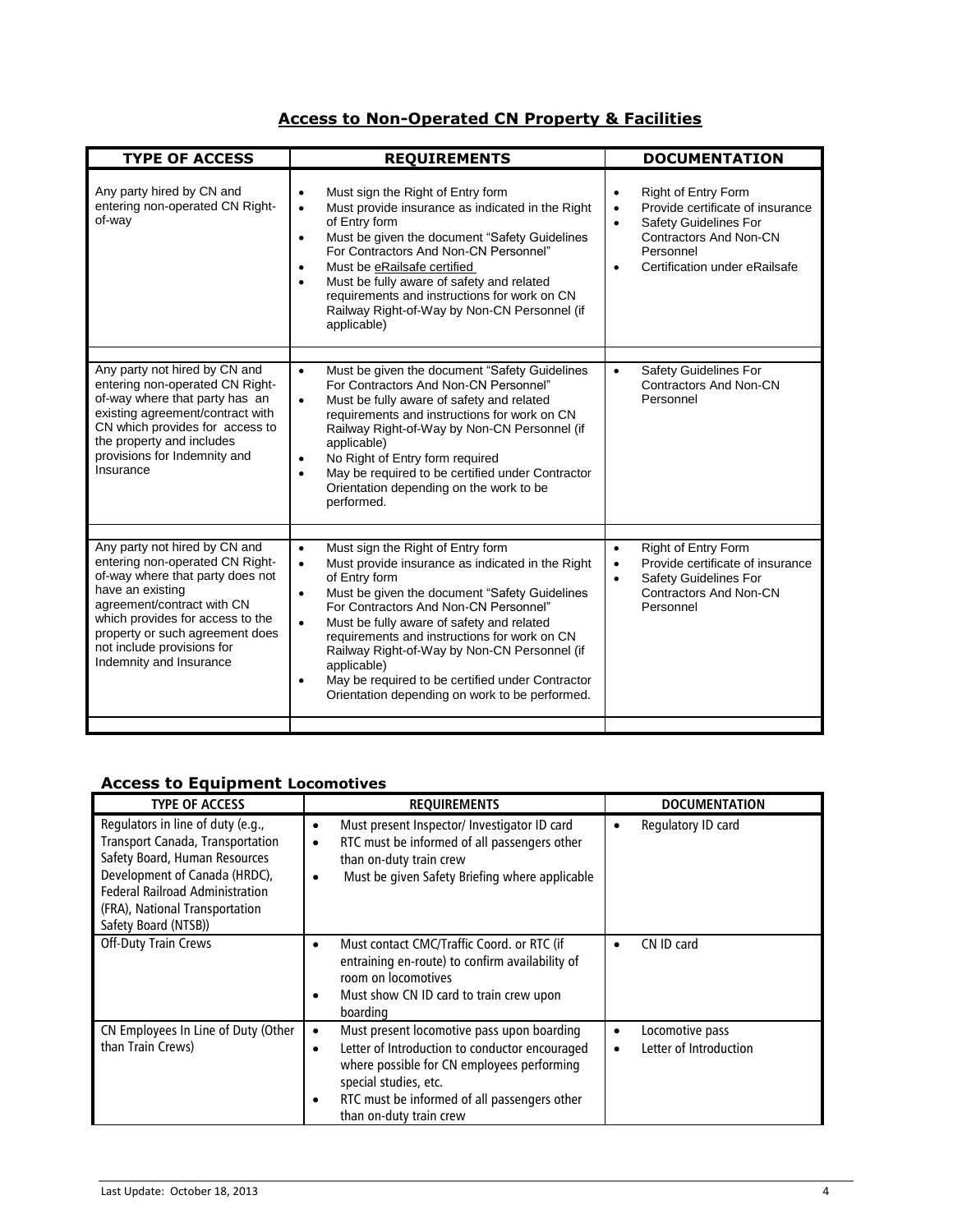| Visitors (Invited Guests, CN<br>Employees not in Line of Duty) | Must present signed Letter of Introduction to<br>$\bullet$<br>conductor indicating V.P. (or delegate)<br>approval.<br>Must have signed Right of Entry Form for<br><b>Invitees</b><br>Must be given safety briefing<br>٠<br>RTC must be informed of all passengers other<br>$\bullet$<br>than on-duty train crew | Letter of Introduction or<br>$\bullet$<br>temporary locomotive pass<br>Right of Entry Form for Invitees |
|----------------------------------------------------------------|-----------------------------------------------------------------------------------------------------------------------------------------------------------------------------------------------------------------------------------------------------------------------------------------------------------------|---------------------------------------------------------------------------------------------------------|
|                                                                | Note: Visitors requiring access for an extended<br>period should be provided with a temporary<br>locomotive pass and sign the Right of Entry Form<br>(instead of Letter of Introduction)                                                                                                                        |                                                                                                         |
| Visitors (Job Shadowing Students)                              | Not permitted<br>٠                                                                                                                                                                                                                                                                                              |                                                                                                         |
| <b>Emergency Situations</b>                                    | RTC to contact train crew to arrange for<br>٠<br>identification and pickup of passenger(s)<br>Train crew to confirm pick-up with RTC                                                                                                                                                                            |                                                                                                         |

Note: RTC must maintain a written log of all reported visitors on CN locomotives. Information must include name of visitor, time boarded locomotive, origin, destination, reason for access, and name of person authorizing access.

|                                                                                                                                                                                                                                                    | ICSL CAIS, WOIK EQUIPMENT, ILE KAII VEHICIES, OLIIEI VEHICIES ON TIACK OF NIGHT OF WAY                                                                                                                                                                           |                                                            |
|----------------------------------------------------------------------------------------------------------------------------------------------------------------------------------------------------------------------------------------------------|------------------------------------------------------------------------------------------------------------------------------------------------------------------------------------------------------------------------------------------------------------------|------------------------------------------------------------|
| <b>TYPE OF ACCESS</b>                                                                                                                                                                                                                              | <b>REOUIREMENTS</b>                                                                                                                                                                                                                                              | <b>DOCUMENTATION</b>                                       |
| Regulators in line of duty (e.g.,<br><b>Transport Canada, Transportation</b><br>Safety Board, Human Resources<br>Development of Canada (HRDC),<br><b>Federal Railroad Administration</b><br>(FRA), National Transportation<br>Safety Board (NTSB)) | Must present Inspector/ Investigator ID Card<br>$\bullet$<br>Must be given safety briefing where applicable<br>$\bullet$                                                                                                                                         | Regulatory ID Card                                         |
| Visitors (quests, invitees, including<br>CN employees not in line-of-duty)                                                                                                                                                                         | Must present signed Letter of Introduction to<br>$\bullet$<br>Equipment operator indicating V.P. approval (or<br>Delegate)<br>Must have signed Right of Entry Form for<br>٠<br><b>Invitees</b><br>Must be given safety briefing by CN Employee<br>٠<br>in charge | Letter of Introduction<br>Right of Entry Form for Invitees |
| Job Shadowing Students                                                                                                                                                                                                                             | <b>Not Permitted</b><br>$\bullet$                                                                                                                                                                                                                                |                                                            |
| <b>Emergency Situations</b>                                                                                                                                                                                                                        | RTC to contact Equipment operator to arrange<br>$\bullet$<br>for identification and pickup of passenger(s)<br>Equipment operator to confirm pick-up with<br>٠<br><b>RTC</b>                                                                                      |                                                            |

### **Test Cars, Work Equipment, HI- Rail Vehicles, Other Vehicles on Track or Right of Way**

#### **Railway Business Cars, Passenger Vehicles, Company Automobiles & Other Vehicles Not on Track or Right of Way\***

| <b>TYPE OF ACCESS</b>                                                                                                                                                                                                                       | <b>PROCEDURES</b>                                                                                                                                     | <b>DOCUMENTATION</b> |
|---------------------------------------------------------------------------------------------------------------------------------------------------------------------------------------------------------------------------------------------|-------------------------------------------------------------------------------------------------------------------------------------------------------|----------------------|
| Regulators in line of duty (e.g.,<br>Transport Canada, Transportation<br>Safety Board, Human Resources<br>Development of Canada (HRDC),<br><b>Federal Railroad Administration</b><br>(FRA), National Transportation<br>Safety Board (NTSB)) | Must present Inspector/ Investigator ID card<br>Must be given safety briefing where applicable                                                        | Regulatory Id Card   |
| Visitors (quests, invitees, including<br>CN employees not in line-of-duty)                                                                                                                                                                  | Must be authorized by appropriate CN Officer<br>Must be given safety briefing<br>Equipment must be operated by the proper CN<br>Employee at all times |                      |

**\* Exemption may apply to certain company vehicles**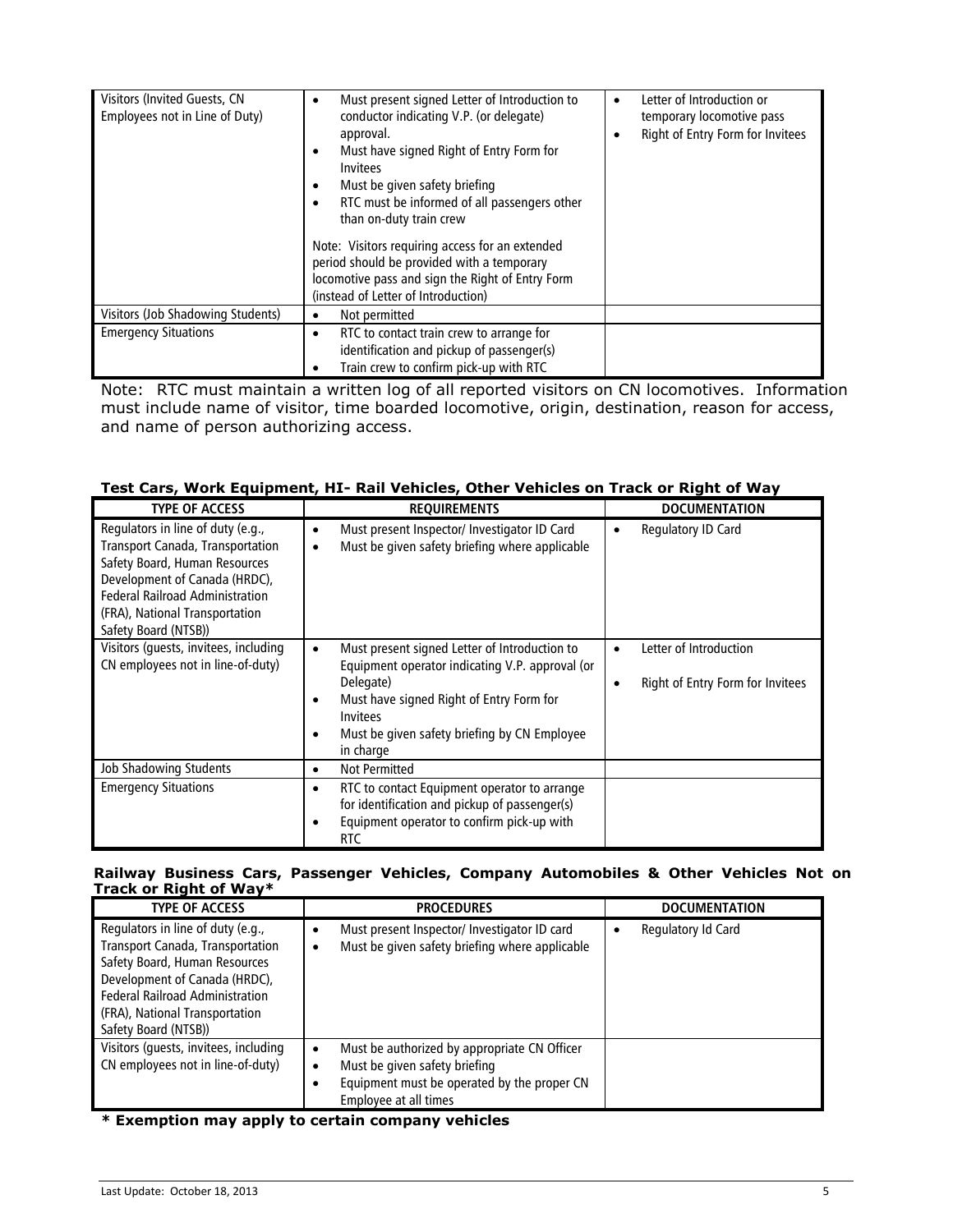# **Related Documents**

**Section A: RIGHT OF ENTRY FORM"**

- **Schedule A**
- **Schedule B "Plan(s)"**
- **Schedule C "General Requirements"**
- **Schedule D "Undertaking by Contractor"**
	- **Schedule E "Employer Information Sheet"**

**Section B: SAFETY GUIDELINES FOR CONTRACTORS AND NON-CN PERSONNEL**

**Section C: EMERGENCY WORK RIGHT OF ENTRY FORM FOR CONTRACTORS**

**Section D: RIGHT OF ENTRY FORM FOR INVITEES** 

**Section E: SAMPLE LETTER OF INTRODUCTION**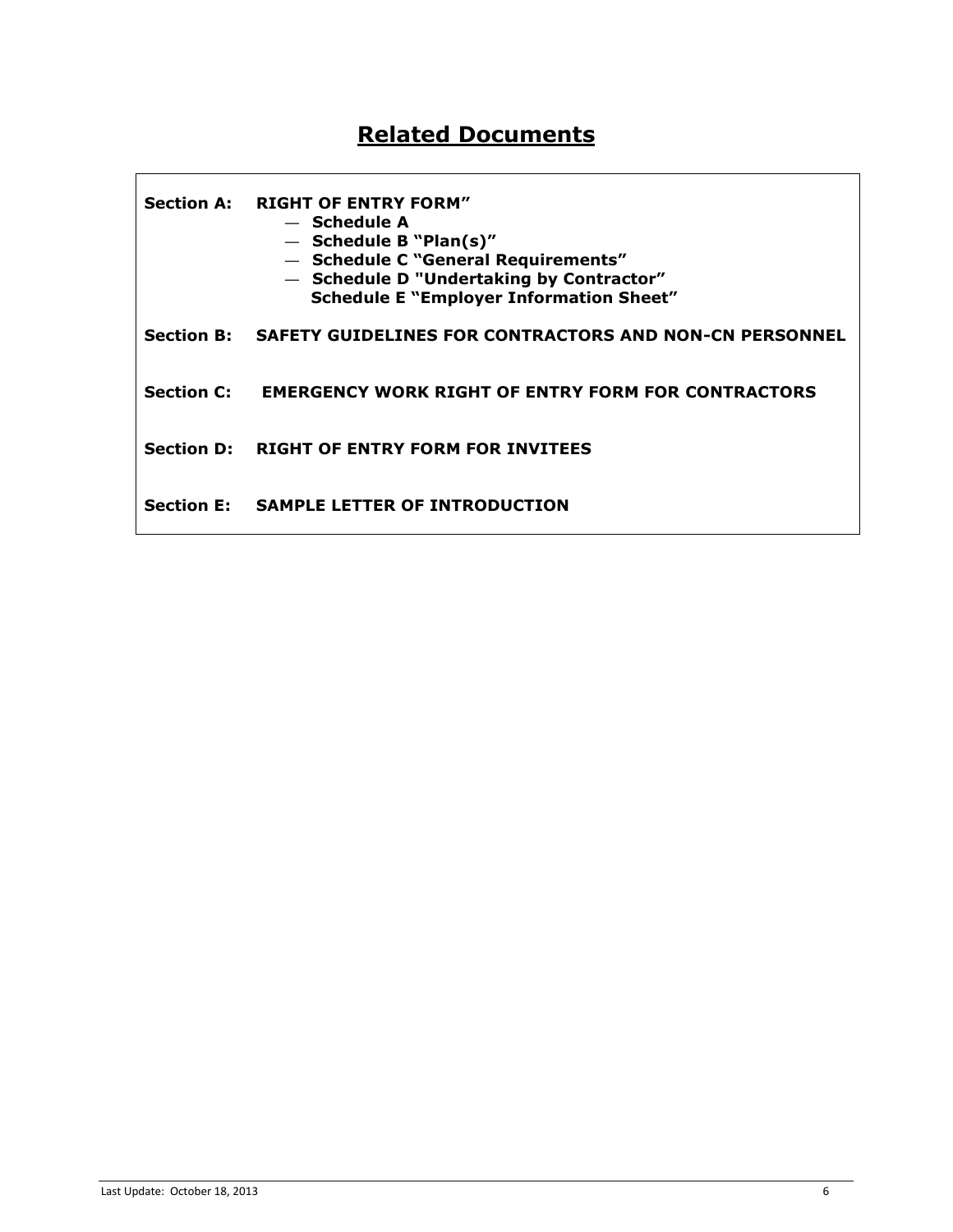### **SECTION A**

#### RIGHT OF ENTRY

#### General Conditions

- 1. "Railroad" refers to Canadian National Railway Company or such of its affiliates or associates (within the meaning ascribed to those terms under the *Canada Business Corporations Act*) to whose property this Right of Entry relates.
- 2. This Agreement is entered into as of this day of the day of the control of the control office dependence of the control of the control of the control of the control of the control of the control of the control of the co at 935 de la Gauchetière West, Montreal, Quebec, H3B 2M9, and [Company Name) ("Company"), having a place of business at [Address]
- 3. The Railroad, solely to the extent of its right, title and interest, without any warranty, expressed or implied, at law, under contract or otherwise, hereby grants to Company and its authorized employees, servants, agents or contractors, authorization and consent to enter upon the property described under Schedule "A" hereto (the "Railroad property") for the sole purpose described under Schedule "A" hereto. This Right of Entry shall only extend to such actions as are necessary or required to fulfill the purpose described under Schedule "A" hereto.
- 4. This Right of Entry shall terminate forthwith upon expiration of the term noted in Schedule "A" hereto, it being understood that Railroad shall have entire discretion to revoke this Right of Entry at any time prior to the expiration of the term, upon notice to that effect to the Company, which notice shall be effective forthwith upon receipt by the Company or at such later date indicated by Railroad in the aforesaid notice.
- 5. The Railroad grants this consent subject to the understanding that Company and its authorized employees, servants, agents or contractors who enter upon Railroad property will:
	- 5.1. See that any activities conducted on said Railroad property are done in a good workmanlike manner, in compliance with applicable laws, statutes, regulations, policies, directives, orders, approvals and other legal requirements and in such manner and at such time as not to obstruct or interfere with Railroad's operation, trains or the functioning of its signal and communications systems or any fiber optic cable system or unduly delay the safe passage of Railroad's trains;
	- 5.2. For the purposes hereof, the following expressions shall have the meanings hereinafter noted:
		- 5.2.1. "Applicable Laws" means the applicable and enforceable statutes, regulations, policies, directives, orders, approvals and other legal requirements of an Authority or of the common law in effect from time to time, including, without limitation, those, together with the guidelines of an Authority, relating to the protection, conservation or restoration of the natural environment;
		- 5.2.2. "Authority" means the federal, provincial, municipal, state, county and, generally local governments, the courts, administrative and quasi-judicial boards and tribunals and any other organizations or entities with the lawful authority to regulate, or having a power or right conferred at law or by or under a statute;
	- 5.3. Observe, abide by and comply with any and all guidelines, directives and policies adopted from time to time by Railroad including, without limitation eRailsafe, Contractor Orientation (as the case may be).
	- 5.4. Take due precautions against injury and damage to persons or property located upon said Railroad property; and
	- 5.5. Unless otherwise agreed to, return said Railroad property to the same condition, reasonable wear and tear excepted, as existed prior to such work, failing which Railroad, after providing written notice to Company, and allowing Company a reasonable amount of time to return the Railroad property to the same condition, may do so at Company's sole cost and expense.

#### Work

- 6. Any work carried out by Company shall be carried out at those locations described in Schedule "A" or shown on the Plan attached hereto as Schedule "B" and, as the case may be, in the manner described therein."
- 7. Company agrees to advise Railroad's representative identified in Schedule "A" hereto (the "Representative") or such other representative designated from time to time by Railroad as to the dates and times when the work will be conducted on Railroad property and to provide him with at least ten (10) working days advance notice before entering upon Railroad property to commence any work or for any other purpose. Unless otherwise agreed to in writing, Company agrees to assume the costs of engineering services, Railroad's Representative's costs and its designee, signal locates, flagman, track labor and all other associated costs incurred by Railroad. Railroad shall, at its option, invoice Company directly for such costs or, if any of those services have been provided by a third party, Railroad may direct such third party to invoice directly Company, in which case Company undertakes and agrees to pay such third party forthwith upon receipt of (i) Railroad's direction to pay such third party; (ii) proper invoice for the relevant services.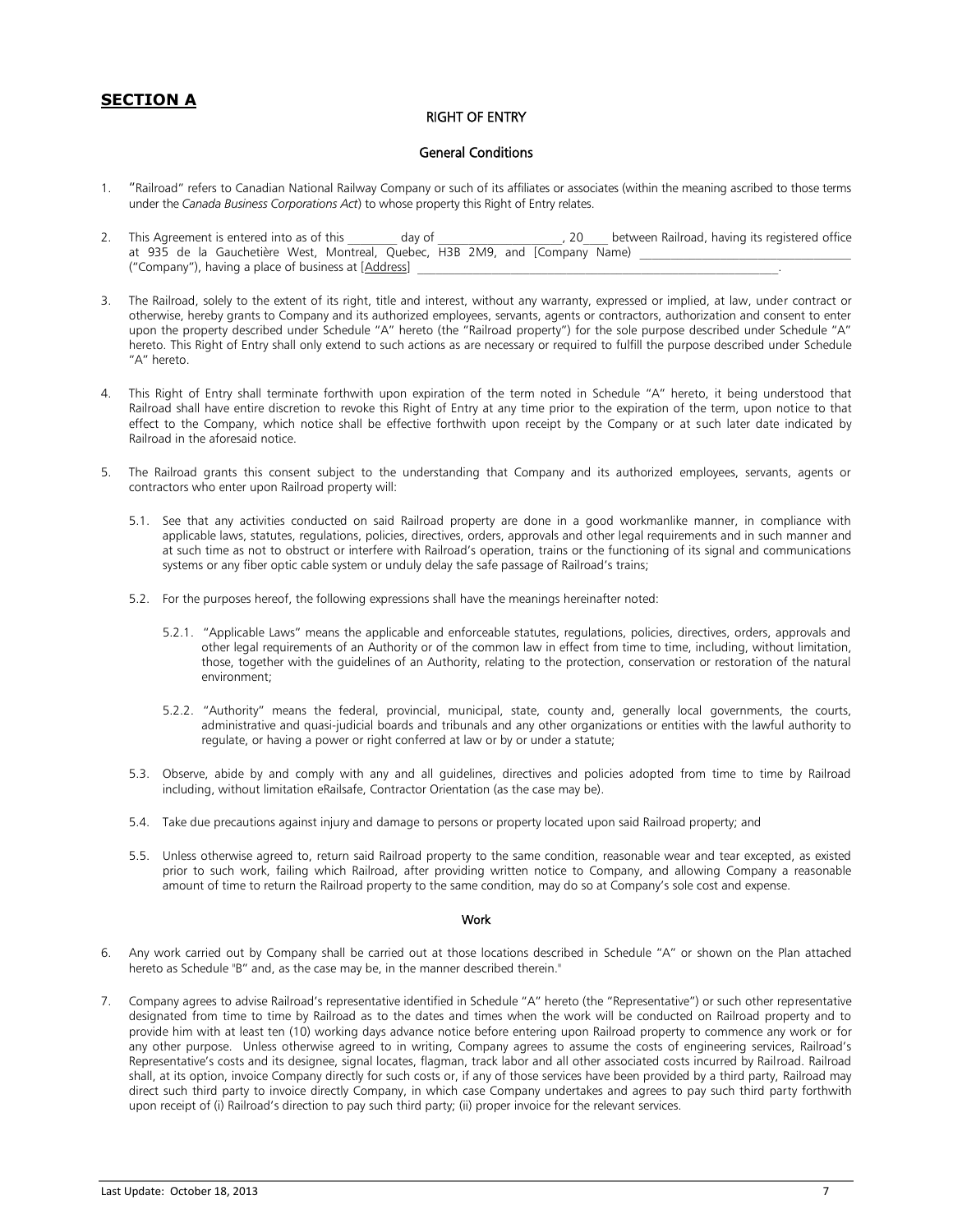- 8. The Railroad, its employees, agents or representatives shall have the right to view and inspect any activity or work on Railroad's property. If, in the sole opinion of Railroad, any activity or work is undesirable for any safety-related reason, Railroad shall notify Company, its authorized employees, servants, agents or contractors and if appropriate corrective action is not taken, Railroad shall have the right to terminate this Agreement at once.
- 9. Railroad shall have the right to restrict Company's activity on Railroad's property in any way that Railroad may deem necessary from time to time to assure normal railroad operations or for safety reasons and, after consultation with Company, shall also have the right to require Company, its authorized employees, servants, agents or contractors to comply with Railroad's instructions and take any safety precautions that Railroad may reasonably deem necessary from time to time. No work shall be performed or equipment located within thirty (30) feet of the centerline of the nearest railroad track without flagging protection being provided by Railroad, at the Company's expense or as otherwise agreed to in writing. Said work must be arranged no less than ten (10) business days in advance of starting work.
- 10. Company shall not suffer or permit any construction lien or similar lien to be filed or registered against Railroad property. If such a lien shall at any time be filed or registered, Company shall forthwith procure its discharge at its sole costs and expenses. Railroad shall have the right, if Company fails to forthwith procure such discharge, to discharge any lien filed or registered at any time against Railroad property, and any amount paid by Railroad in so doing together with all reasonable costs and expenses of Railroad including its legal fees and costs shall be paid to Railroad by Company on demand.

#### Confidentiality

11. Company covenants and agrees that any information of whatsoever nature (whether such information is written, verbal or otherwise), relating to Railroad, its operations, properties, business, assets, liabilities and financial condition (together with any and all memoranda, notes, reports, documents based upon and relating to such information, all copies and extracts thereof and all studies and data prepared on the basis of such information), is strictly confidential and Company represents and warrants that neither Company nor those for whom it is responsible at law will release the reports or any of the information contained therein (including to any Authority), without the express written consent of Railroad, and Company shall refuse all requests for such reports or information in the absence of Railroad's express written consent, unless compelled to do so by competent judicial or administrative authority and only to the extent that (i) Company gives Railroad timely notice of any proceeding and/or hearing related thereto; and (ii) Company has taken no action that would hinder Railroad from seeking a protective order to prevent such disclosure of its confidential information. Company further undertakes and agrees to share with Railroad, at no cost to Railroad, any and all conclusions, studies, reports or data incorporating, based upon or relying on any such information.

#### Indemnity

12. Company shall indemnify and hold harmless Railroad from any losses, liens, damages, liability, and expenses ("Damages") incurred by Railroad arising from Company's, or its employees, agents, contractors or sub-contractors', breach of its obligations or warranties under this Right of Entry; any third party claims associated with or arising under this Right of Entry; or Company's access to Railroad's or Railroad's affiliates' premises. In the event that Railroad has incurred Damages, Railroad shall notify Company and Company shall indemnify Railroad for the Damages and defend and hold harmless Railroad against any third party legal claims associated with the Damages. No third party claim may be settled without the consent of Railroad, which consent shall not be unreasonably withheld.

#### Insurance

- 13. Company, its contractors or any sub-contractors shall each provide and keep in force and effect throughout the term of this Right of Entry such insurance, in amounts and for risks as Railroad may prescribe from time to time including, if applicable, the kinds and minimum amounts of insurance set out under Schedule "C" – "General requirements".
- 14. If Company, its contractors or any sub-contractors shall perform sub-surface work, Company, its contractors or any sub-contractors shall also provide and keep in force and effect throughout the term of this Right of Entry the additional insurance specified under Schedule "C" – "Sub-Contractor Insurance Coverage".

The Company, its contractors or any sub-contractors will not enter Railroad property without having obtained a certificate certifying that they have obtained all of the insurance coverage required hereunder. The Railroad may at any time require the Company to furnish said certificate and failure to so may result in removal from Railroad property, cancellation of agreement and other consequences including without limiting damages or consequential losses resulting from the non-completion of the work, as Railroad may determine. Said insurance shall state that no material changes will be made to the policies unless Railroad is given a prior written notice of thirty (30) days before such change or cancellation. Any insurance coverage required under the terms and conditions of this contract shall in no manner restrict or limit the liabilities assumed by Company nor shall they release Company from any of its obligations under this contract.

#### Exceptions

15. Any exception or variation to the terms and conditions of this Right of Entry shall be specifically identified in Schedule "A" hereto. No such exception or variation shall be binding upon Railroad unless Schedule "A" is properly initialed by Railroad's duly authorized representative(s).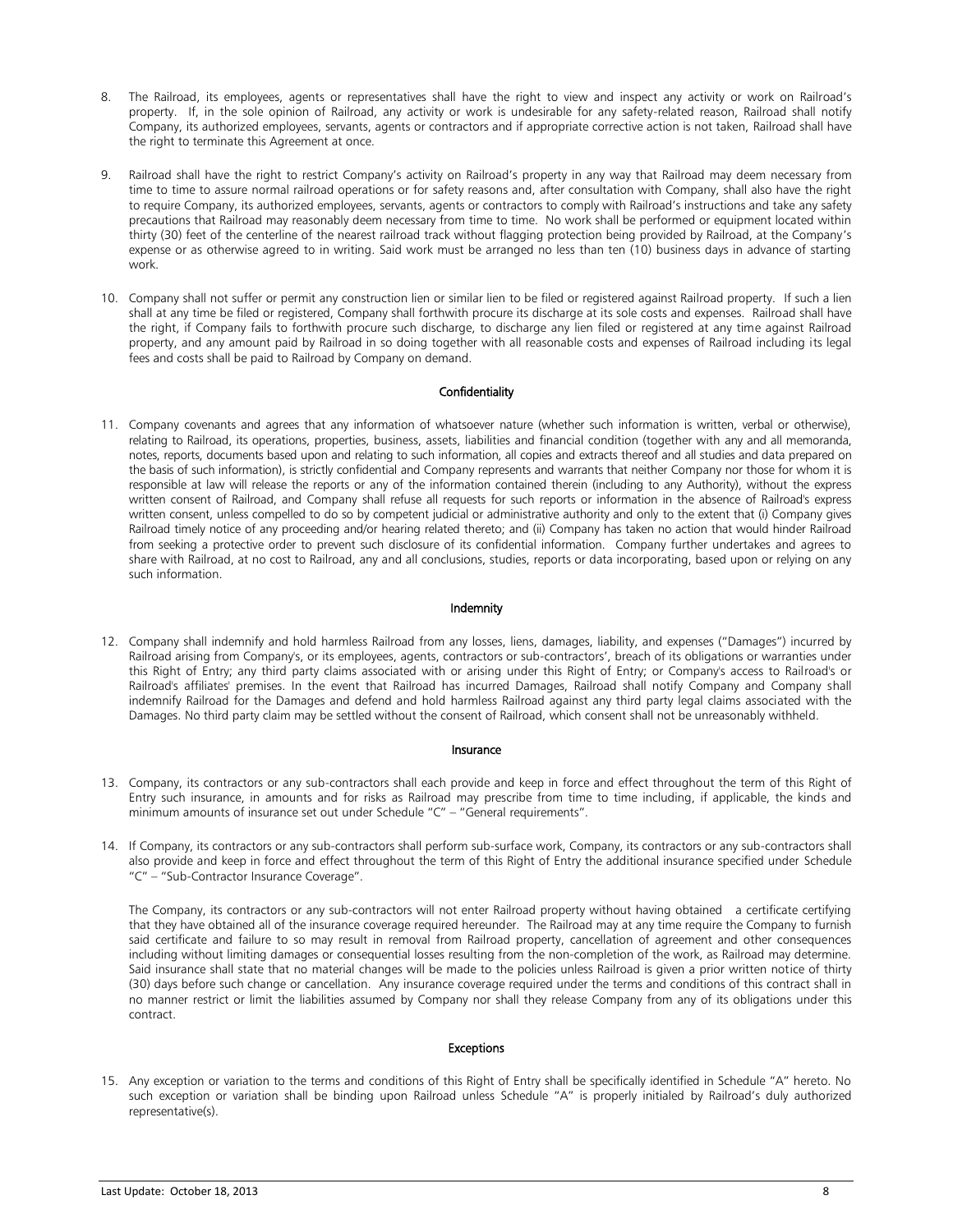#### Miscellaneous

- 16. Company shall not have the right to transfer and/or assign this Right of Entry or any of its rights hereunder without Railroad's prior written consent, which consent Railroad shall have entire discretion to withhold or delay.
- 17. All notices provided for under this Right of Entry shall be in writing and sent by pre-paid registered mail, fax or hand-delivered to the other party at the addresses herein first noted or at such other address as either party may notify the other from time to time.

Such notices, if given by mail, shall be deemed to have been received on the third business day following the postage thereof; if by fax or hand delivery, at the date and time the fax is sent or the hand delivery is made.

- 18. Either party's exercise or failure to exercise any rights under this Agreement shall not relieve the other party of any responsibility under this Agreement.
- 19. In the event of conflict between the terms hereof and the terms of any other agreement between Railroad and Company, the most stringent standards and conditions shall govern.
- 20. This Right of Entry shall be governed by the laws of the jurisdiction where Railroad property accessed under the authority hereof is located, as noted under Schedule "A" hereto.

| The parties have executed this Agreement this | day of | 20 |
|-----------------------------------------------|--------|----|
| RAILROAD                                      |        |    |
| Signed:                                       |        |    |
| Print Name:                                   |        |    |
| Title:                                        |        |    |
| COMPANY                                       |        |    |
| Signed:                                       |        |    |
| Print Name:                                   |        |    |
| Title:                                        |        |    |
|                                               |        |    |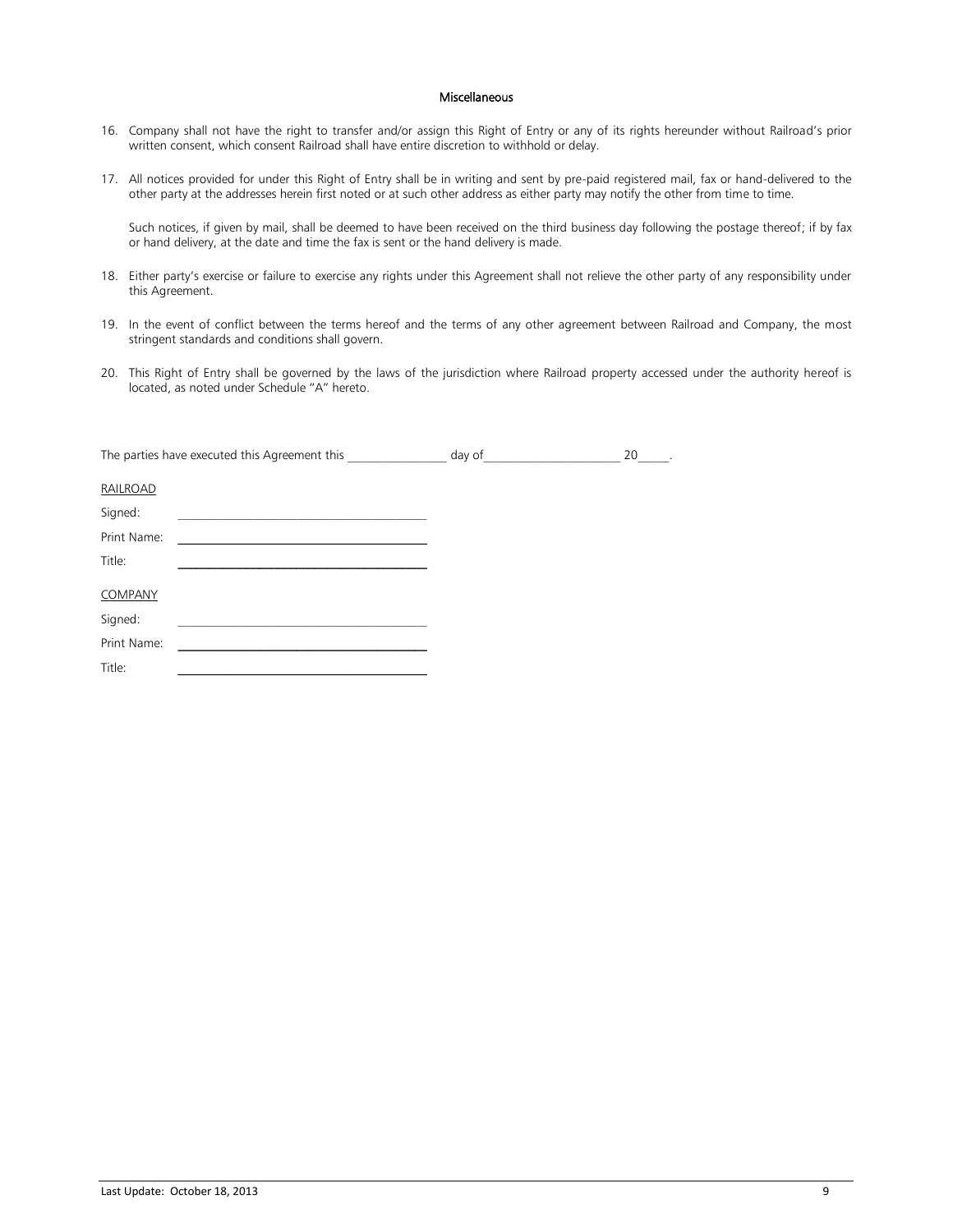## Schedule A

| Railroad Property                                                                                                               |                                                                                                                        |                          |
|---------------------------------------------------------------------------------------------------------------------------------|------------------------------------------------------------------------------------------------------------------------|--------------------------|
|                                                                                                                                 |                                                                                                                        |                          |
|                                                                                                                                 |                                                                                                                        |                          |
| <b>Limited Access Purpose</b>                                                                                                   | For the limited purpose of<br>[insert detailed description].                                                           |                          |
| Term                                                                                                                            | A term of<br>terminating on ___________________ [termination date], unless sooner terminated as<br>provided hereunder. | [number of days /<br>and |
| Insurance                                                                                                                       | General Requirements<br>(Relief from Insurance Requirements requires prior<br>approval from CN Law Department)         | None required<br>П       |
|                                                                                                                                 | Sub-Contractor Insurance Coverage                                                                                      | Required                 |
|                                                                                                                                 |                                                                                                                        |                          |
| Exceptions/<br>Variations<br>(Variation in insurance<br>coverage requires prior<br>approval from Risk<br>Management Department) |                                                                                                                        |                          |

 $\mathcal{L}_\text{max} = \mathcal{L}_\text{max} = \mathcal{L}_\text{max} = \mathcal{L}_\text{max} = \mathcal{L}_\text{max} = \mathcal{L}_\text{max} = \mathcal{L}_\text{max} = \mathcal{L}_\text{max} = \mathcal{L}_\text{max} = \mathcal{L}_\text{max} = \mathcal{L}_\text{max} = \mathcal{L}_\text{max} = \mathcal{L}_\text{max} = \mathcal{L}_\text{max} = \mathcal{L}_\text{max} = \mathcal{L}_\text{max} = \mathcal{L}_\text{max} = \mathcal{L}_\text{max} = \mathcal{$ 

(name and address)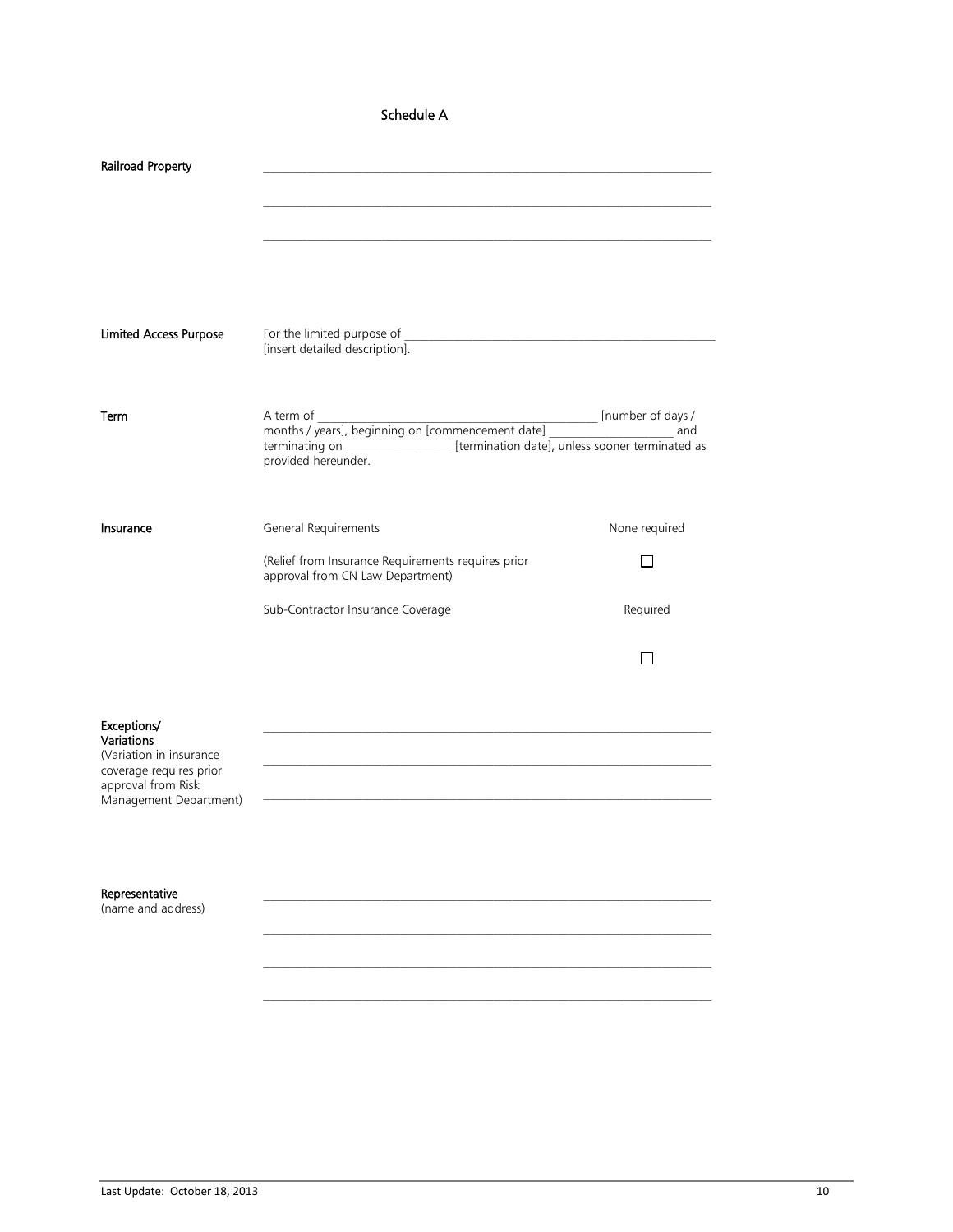Schedule B

Plans

(Appended hereto)

\*\*\*\*\*\*\*\*\*\*\*\*\*\*\*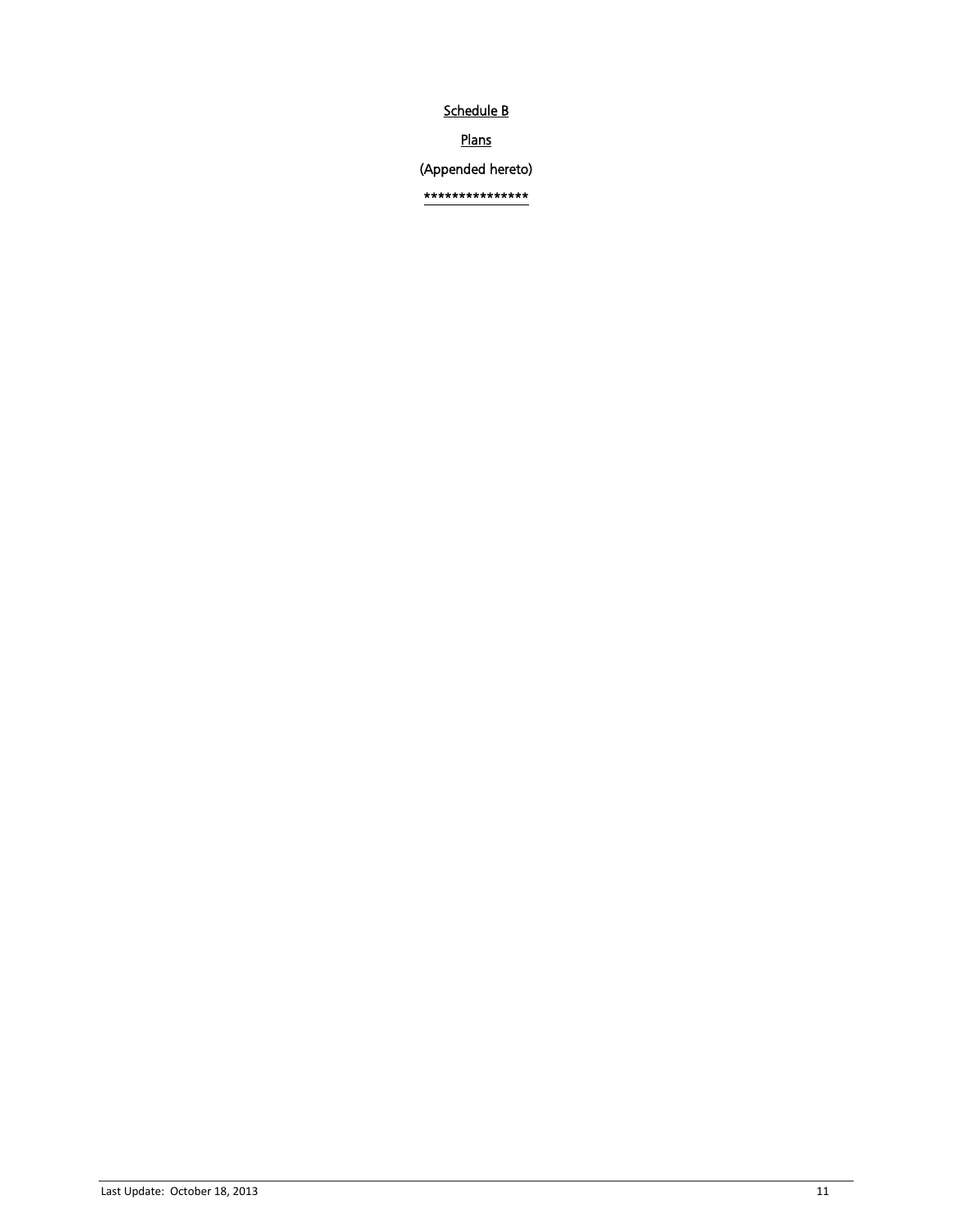#### Schedule C

#### General Requirements

(a) Commercial General Liability insurance in an amount of no less than ten million dollars (\$10,000,000) per occurrence, or such other amounts as Railroad may reasonably require from time to time, combined single limit for bodily/personal injury including death and/or damage to or destruction of property (including loss of use) caused by an accident or an occurrence and also including contingent employers liability, products and completed operations coverage, non-owned automobile liability and contractual liability endorsement specifically granting coverage for all liability assumed under this agreement. This insurance shall name Railroad as additional insured and shall contain cross liability clause and shall specifically include liability for operations within or around railroads and railway tracks; and

#### [include (b) only for parties performing work]

(b) To the extent Company carries out work on its own behalf or on behalf of Railroad, it shall provide and cause its contractors or its sub-contractors to provide and keep in force and effect throughout the term of this Right of Entry, in addition to the insurance listed above (which, for greater clarity it shall also cause its contractors and sub-contractors to provide and keep in force and effect as aforesaid), the following kinds and minimum amounts of insurance:

- Automobile Liability insurance on all licensed vehicles owned by, hired, leased to or on behalf of the Company's contractor in an amount no less than five million dollars (\$5,000,000) per occurrence.
- Professional Liability insurance to the extent required with limits of not less than \$5,000,000 per claim and a deductible of not more than \$25,000 or for such greater amounts as Railroad may from time to time reasonably require.
- If available in the jurisdiction covered by this Agreement Worker's Compensation insurance in amounts not less than the statutory limits and Employer's Liability in an amount no less than five million dollars (\$5,000,000).
- All Risk Builders Risk Insurance

All risks contractor's equipment insurance covering construction machinery and equipment used by the Sub-Contractor for the performance of the Work, as well as any structures being built or assembled, shall be in a form acceptable to the Contractor and Railroad and shall not allow subrogation claims by the Insurers against the Contractor and Railroad. The policies shall be endorsed to provide the Contractor with not less than thirty (30) days written notice in advance of cancellation, change or amendment restricting coverage.

#### [include following only if party is performing sub-surface work]

#### Additional Insurance Requirements for Sub-Surface Work

#### (a) Expanded Commercial General Liability Insurance:

The policy is to have a minimum limit of liability of \$5,000,000 and is to contain the following coverages and provisions:

- Personal Injury;
- Broad Form Property Damage;
- Occurrence (not claims made) Format;
- Broad Form Contractual Coverage;
- Product and Completed Operations:
- Unlicenced Vehicles on and off premises owned or controlled by the Owner;
- Non-owned Automobile Insurance;
- Cross Liability and Severability of Interest Clause;
- Owners and Contractors Protective Coverage;
- Named Perils Pollution Coverage
- No XCU exclusions; and
	- Hold harmless and waiver of subrogation against the Contracting Authority and Railway;
	- Insurance shall specifically include liability for operations within or around railroads and railway tracks;
- 30 Day Cancellation clause.

#### (b) Environmental Impairment Liability Insurance

The policy is to have a minimum limit of liability of \$5,000,000 and must contain the following coverage and provisions:

- Third Party Personal and Bodily Injury;
- Property Damage including Third Party Clean-up Costs;
- Defense Costs;
- Covering Gradual Pollution and Sudden and Accidental Events;
- Covering off site Clean-up Costs;
- Extended Discovery Period up to two years;
- Coverage not "Site-Specific" but rather covers all operations and locations outlined in the Contract Specifications;
- Covering Wastes and Materials to be recycled, stored, reconditioned or decontaminated, on or off premises Owned or Occupied by the Insured;
- Cross Liability and Severability of Interest Clauses;
- Contractual Liability;
- 30 day Notice of Cancellation; and
- Blanket Contractors Pollution Coverage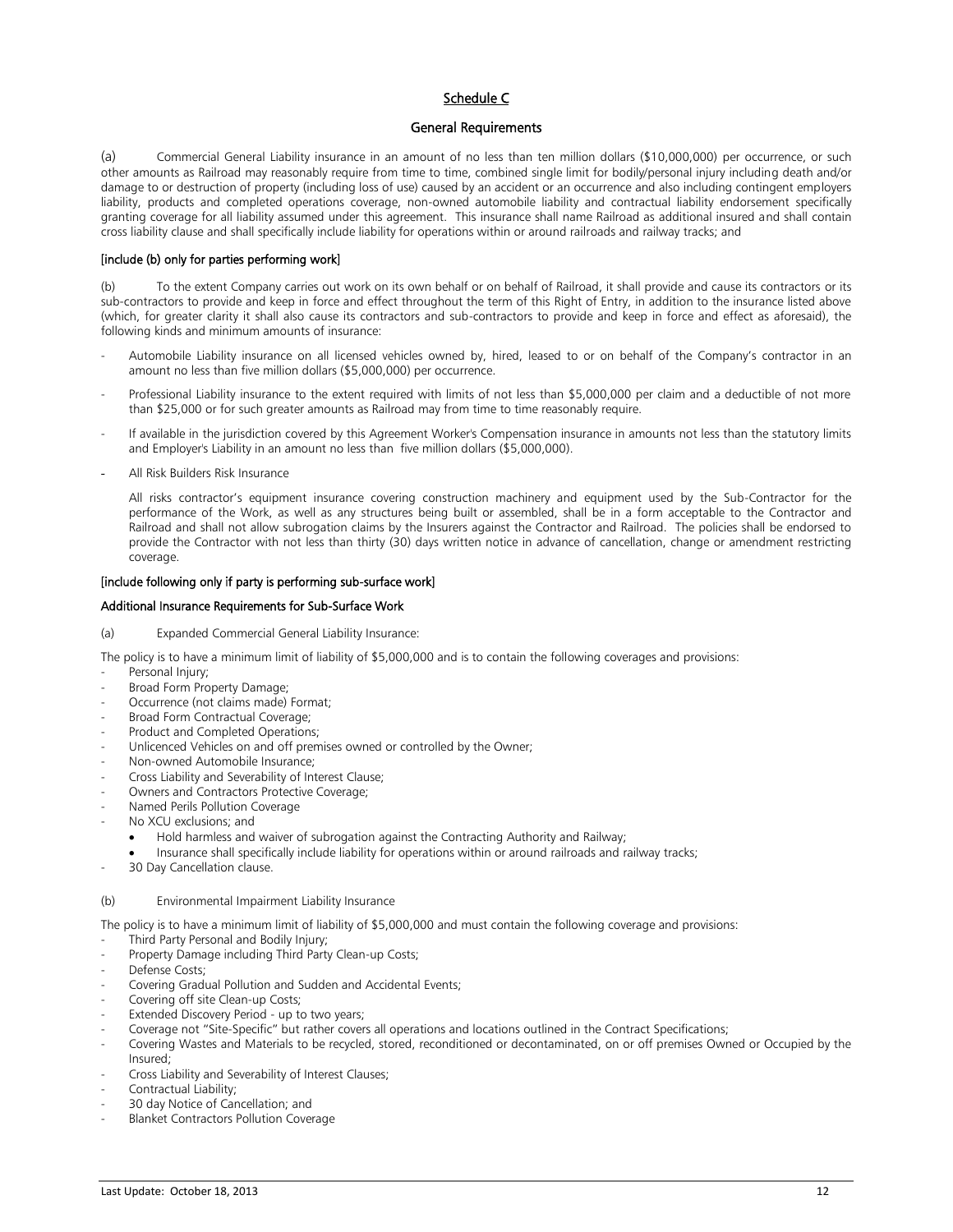### Schedule D

### UNDERTAKING BY CONTRACTOR

I hereby undertake to respect the attached CN Policies and to ensure that they are respected by my workers, subcontractors and suppliers and visitors.

I also hereby acknowledge that I have received a copy of said documents.

WSIB/CSST EMPLOYER NUMBER:

CONTRACTOR'S NAME:

AUTHORIZED REPRESENTATIVE:

TITLE:

**Signature: \_\_\_\_\_\_\_\_\_\_\_\_\_\_\_\_\_\_\_\_\_\_\_\_\_\_\_\_\_\_\_\_\_\_\_\_\_\_\_**

**Date: \_\_\_\_\_\_\_\_\_\_\_\_\_\_\_\_\_\_\_\_\_\_\_\_\_\_\_\_\_\_\_\_\_\_\_\_\_\_\_\_\_\_**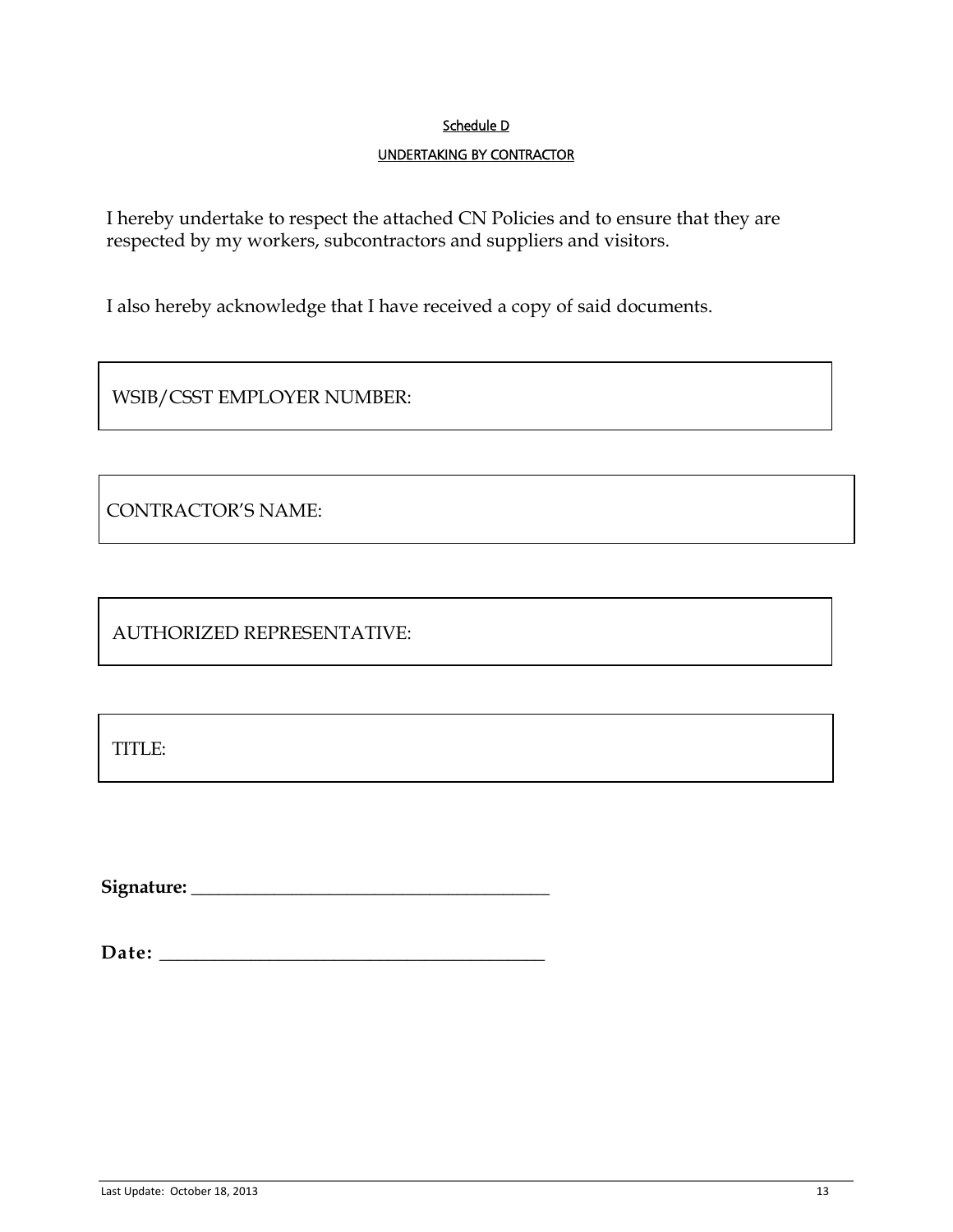### Schedule E

## EMPLOYER INFORMATION SHEET

|                      | <b>Contractor information</b>                           |  |  |
|----------------------|---------------------------------------------------------|--|--|
|                      | Name: ___________                                       |  |  |
| Address:             |                                                         |  |  |
|                      | Telephone (head office):                                |  |  |
|                      | (Work site):                                            |  |  |
|                      | (Emergency):                                            |  |  |
| Fax                  | (head office):                                          |  |  |
|                      | (Work site):                                            |  |  |
|                      |                                                         |  |  |
|                      |                                                         |  |  |
|                      |                                                         |  |  |
|                      | Person in charge at work site                           |  |  |
| Title:               | Name : $\frac{1}{\sqrt{1-\frac{1}{2}}\cdot\frac{1}{2}}$ |  |  |
| Phone:               |                                                         |  |  |
| Safety and health    |                                                         |  |  |
|                      | representative Name:                                    |  |  |
|                      | Title / Association:                                    |  |  |
| Phone:               |                                                         |  |  |
| Union representative |                                                         |  |  |
| Name:                |                                                         |  |  |
| Title /              |                                                         |  |  |
| Association:         |                                                         |  |  |

**Signature: \_\_\_\_\_\_\_\_\_\_\_\_\_\_\_\_\_\_\_\_\_\_\_\_\_\_\_\_\_\_\_\_\_\_\_\_\_**

**Date: \_\_\_\_\_\_\_\_\_\_\_\_\_\_\_\_\_\_\_\_\_\_\_\_\_\_\_\_\_\_\_\_\_\_\_\_\_\_\_\_\_\_\_**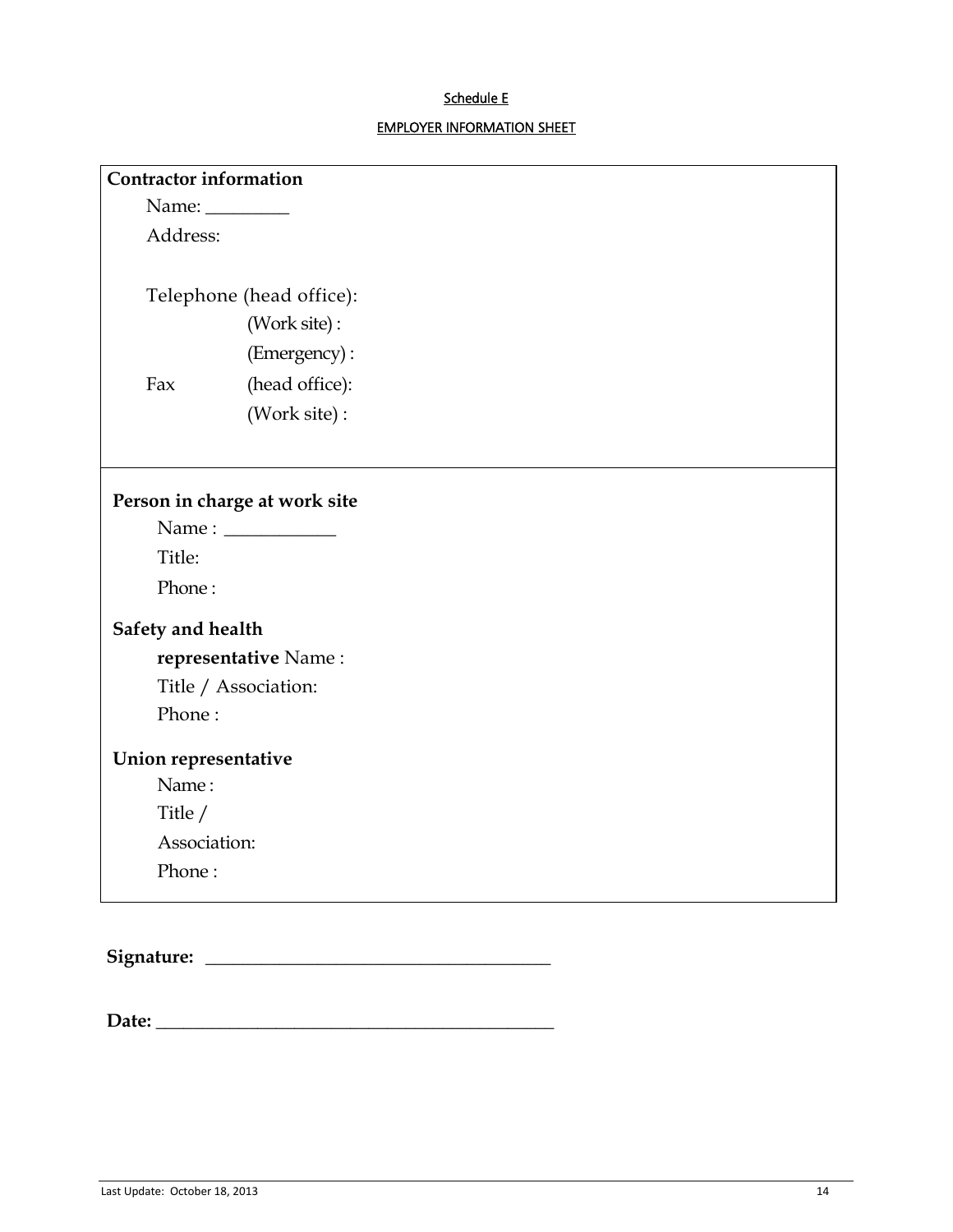**SECTION B**



## **SAFETY GUIDELINES FOR CONTRACTORS AND NON-CN PERSONNEL**

### **Introduction**

This document is a condensed version of CN's mandatory safety training for Contractors and non-CN personnel. It should be noted that this document is not a substitute for the mandatory safety training for Contractors and non-CN personnel. For the purposes of this document "Contractor" may also apply to individuals on CN property, whether under contract to CN or not.

These guidelines are not to be considered as a substitute for the applicable government regulations. These guidelines are the minimum requirement and must be exceeded where the hazard or government regulations warrant.

It is not possible to deal with every hazard in this one document. These guidelines are to be employed in conjunction with Government Acts, Regulations, local Ordinances, CN Safety Rules and Standards, and good judgment to facilitate the safe completion of the work.

Additional information regarding safe work practices may be included in contract documents and specifications. In the event of a discrepancy between these guidelines and the contract, the contract shall govern.

### **GENERAL RULES AND INFORMATION**

**"Expect the movement of a train, engine, rail car or track unit at any time, on any track, in either direction. Protect yourself and others from the movement of trains, engines, railcars and track units and do not expect them to stop."**

If any situation arises which affects the safe movement of trains, CN must be contacted immediately at:

#### **1-800-465-9239.**

Alternatively, contact CN's Network Operations Centre in Edmonton at:

#### **1-800-661-3963.**

Before any digging is performed on CN property, proper clearance and instructions must be obtained through the Information Technology Command Centre (ITCC Network Management Centre) at:

### **1-800-661-3687 or 1-800-NO1-FOTS.**

### **In an emergency, any object waved violently by anyone on or near the track is a signal for trains to stop.**

Violation of CN's *mandatory Contractor Safety training* or contravention of these quidelines may result in the immediate removal of the Contractor or the offending personnel from CN property.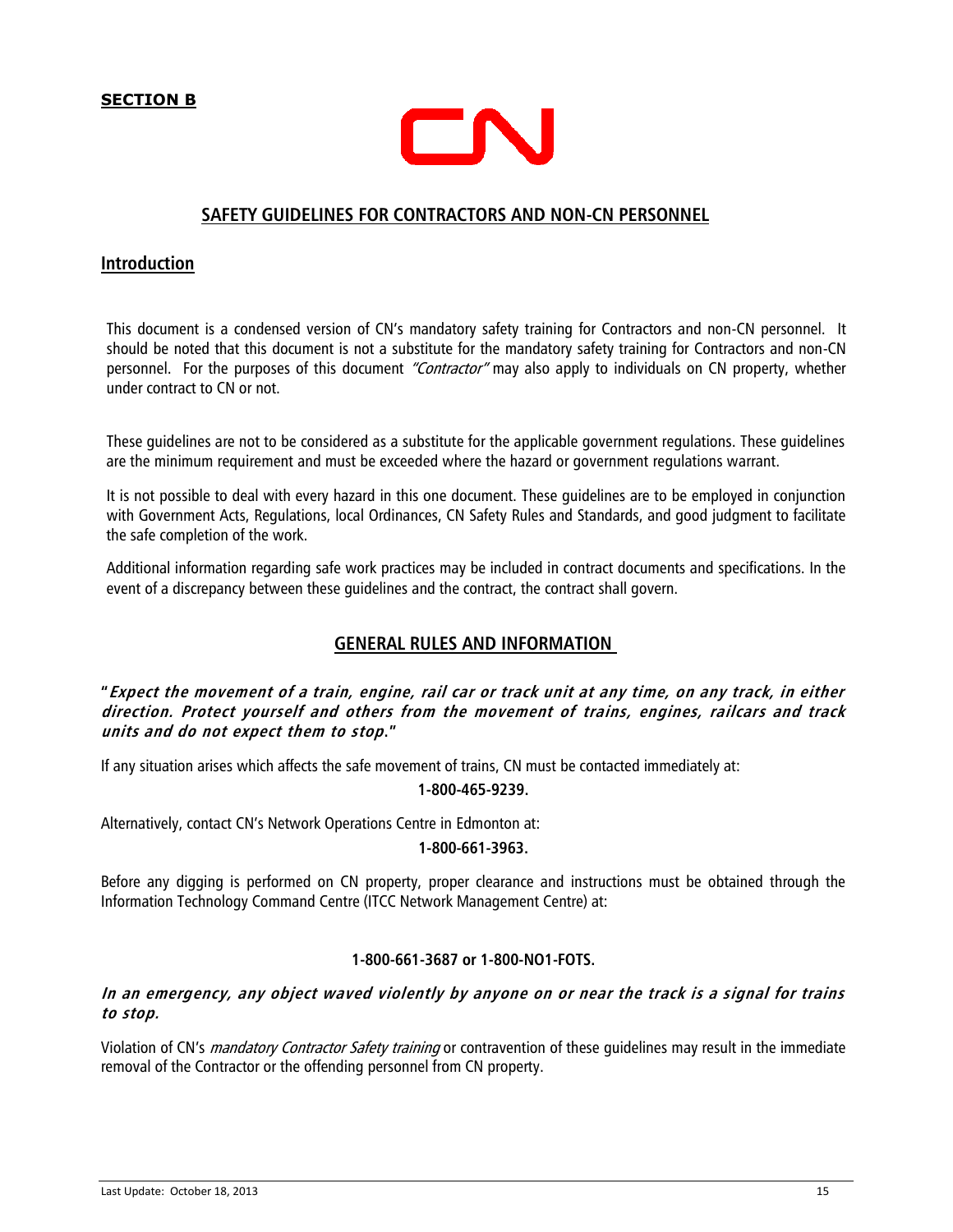## **Compliance with Government Regulations**

Contractors shall follow all applicable Federal, Provincial, and Municipal Acts, Regulations, Laws and Codes, including but not limited to those related to the licensing of workers, occupational health and safety, transportation or handling of dangerous substances, inspection and certification of equipment. As CN is a federally regulated enterprise, Contractors are advised that work undertaken on CN right-of-way may be governed by Federal regulation.

The Contractor must become familiar with all applicable regulations and must ensure compliance by workers at the job site. Supplementary instructions may be issued by CN representatives from time to time.

## **Contractor's responsibility**

- 1. Before entering upon CN right-of-way, the Contractor must have all documentation properly executed and available for review by CN personnel at the working site. (i.e. Permits, Licenses, Contract Documents, Contractor Safety Approved identification card and/or Waivers).
- 2. Daily briefings must be held at every work site to review the contents of these guidelines and any unique conditions at the site relating to safety. A record must be kept of such briefings by the Contractor's responsible person at the work site. Work site briefings must be updated regularly as the job conditions change
- 3. Unless explicitly permitted by CN, no equipment or vehicle may enter upon the operated right-of-way.
- 4. Unless explicitly permitted by CN, no work shall take place within thirty (30) feet of the nearest rail except in the presence of a CN Protecting Foreman. The CN Protecting Foreman is concerned only with the safe movement of trains and will not be responsible for the safety of the Contractor, the Contractor's personnel or the Contractor's equipment.
- 5. Contractor's personnel must not crawl under, climb over or pass through standing railway equipment.
- 6. Contractor's personnel must not cross a track within thirty (30) feet, of standing railway equipment.
- 7. CN has many power and/or communication cables buried within the CN right-of-way. The Contractor shall be sure of their location before making any excavation, driving stakes or otherwise penetrating the ground surface. In the event of any excavation work that strikes an underground cable adjacent to CN's track, the contractor must make immediate contact with CN
- 8. In accordance with CN's safety standards, Contractor's personnel must wear CN required personal protective equipment at all times while on CN right-of-way. Such equipment will include hard hats, safety glasses, reflective apparel, safety footwear (protective footwear shall meet or exceed CSA Z195 and/or ASTM F2413, shall cover and support the ankle and have a defined heel. In Canada, the defined heel must be a minimum of 9 mm (3/8 inch) and shall not exceed 25 mm (1 inch). In the US, the defined heel must be a minimum of 12 mm (1/2 inch and shall not exceed 25mm (1 inch). Boots must be equipped with laces, which must be laced to the top and tied. Hearing and respiratory protection and fall arrest equipment shall be worn where signs are posted or when a potential hazard exists.
- 9. No CN plant, signal, structure, equipment or property of any kind may be tampered with, modified or removed.
- 10. "Hi-rail" equipment shall only be operated on the track by personnel qualified in the latest version of the "Canadian Rail Operating Rules".
- 11. Horseplay, practical jokes, fighting or any other activity that may create a hazard will not be tolerated.
- 12. Contractor's personnel must immediately abide by instructions from CN personnel.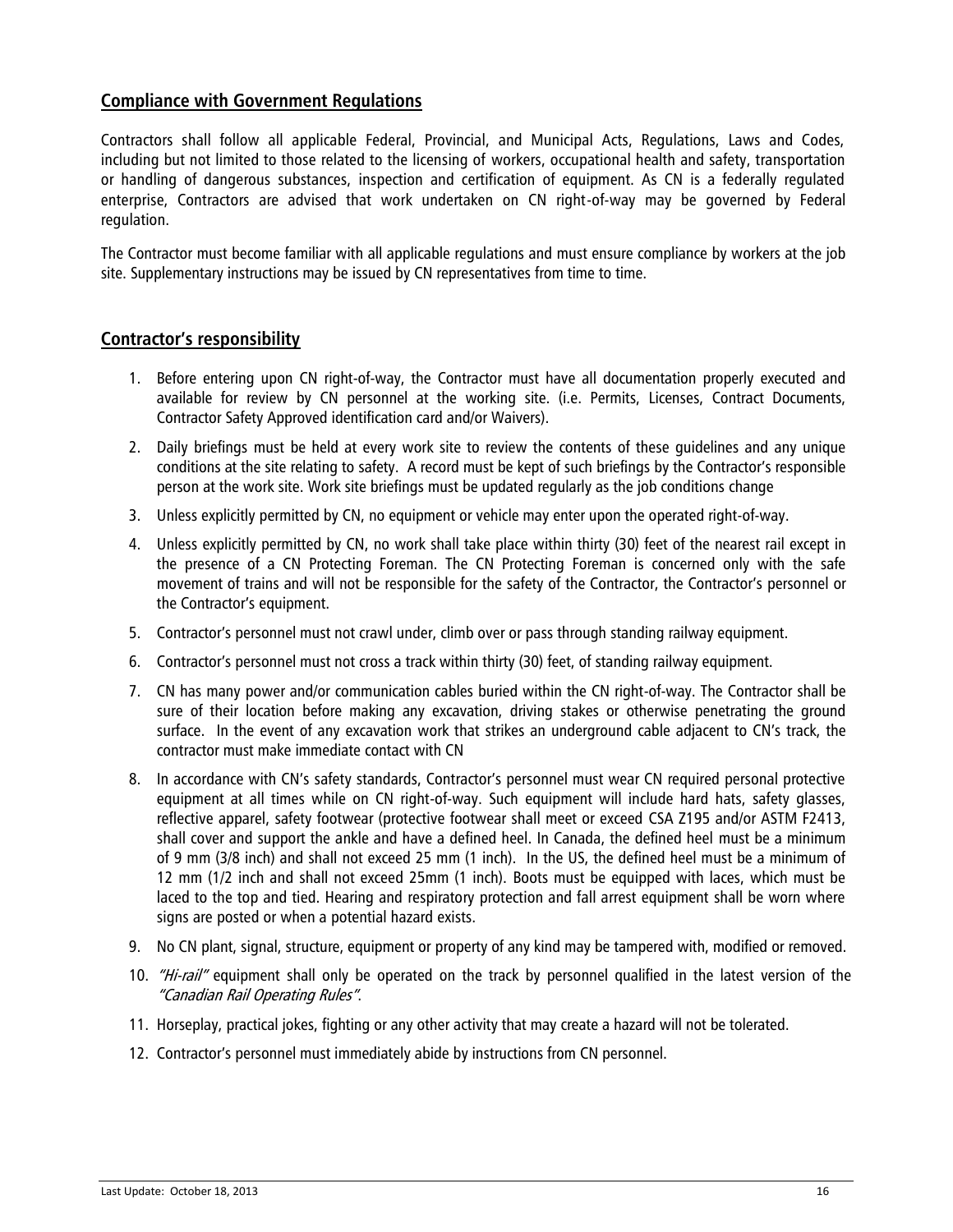## **Approaching Train**

- 1 On the approach of a train, the Protecting Person will communicate to the Contractor's Responsible Person, either by radio or by personal contact, that a train is approaching.
- 2 After receiving the train information from the Protecting Person, the Contractor's Responsible Person must ensure that all workers, equipment and materials are "Clear Of The Track" (as defined below) then communicate this to the Protecting Person.
- 3 The Protecting Person will not authorize any trains through the working limits nor authorize cancellation of protection before receiving confirmation that all workers have been alerted, stopped working and the track is clear of workers and machinery.
- 4 After the train has passed, no one is to foul or occupy the track until the Protecting Person has given the authorization. Authorization will be communicated to the Contractor's Responsible Person.

## **Clear Of The Track**

To be Clear of the Track shall be defined as:

- 1 All work has been stopped.
- 2 All workers are made aware of the approaching train and route to be followed.
- 3 All workers, equipment and material have been positioned beyond the clearance limits or at any other location deemed safe by CN. (At least 5 meters (15 feet) from the nearest rail of the track on which the train is to pass with additional allowances for curvature and super elevation).
- 4 All off-track equipment by special approval less than 5 (15 feet) meters of the nearest rail has stopped working and operators have left their equipment.
- 5 All off-track equipment more than 5 meters (15 feet) from the nearest rail has stopped working. Operators may remain in their cabs unless directed otherwise by the Contractor's Responsible Person. All equipment must be properly secured against unintentional movement
- 6 All on-track equipment has been moved into the siding or other track as per the Protecting Person's instruction. Operators will leave their equipment unless directed otherwise by the Contractor's Responsible Person. All unattended equipment must be properly secured against unintentional movement
- 7 Booms, cranes or other similar equipment have been immobilized and the boom is parallel to the railway track(s), and clear of the nearest rail be 5 meters (15 feet)
- 8 Provided there is no possible way for the worker to become unintentionally foul of a passing train, and at the discretion of the CN Supervisor, workers may continue working.

### **POLICY TO PREVENT WORKPLACE ALCOHOL AND DRUG PROBLEMS**

### **Policy standards**

- 1 The Contractor, subcontractors, employees, suppliers and visitors must remain free from any adverse effects of alcohol or other drugs and conduct themselves in an appropriate manner while on CN business or premises. The Contractor must ensure that all those having access to the site adhere to the following standards when on CN business or premises, including vehicles and equipment:
	- 1 No use, possession, distribution or sale of illegal drugs or drug paraphernalia.
	- 2 No use, possession, distribution or sale of beverage alcohol or any form of alcohol.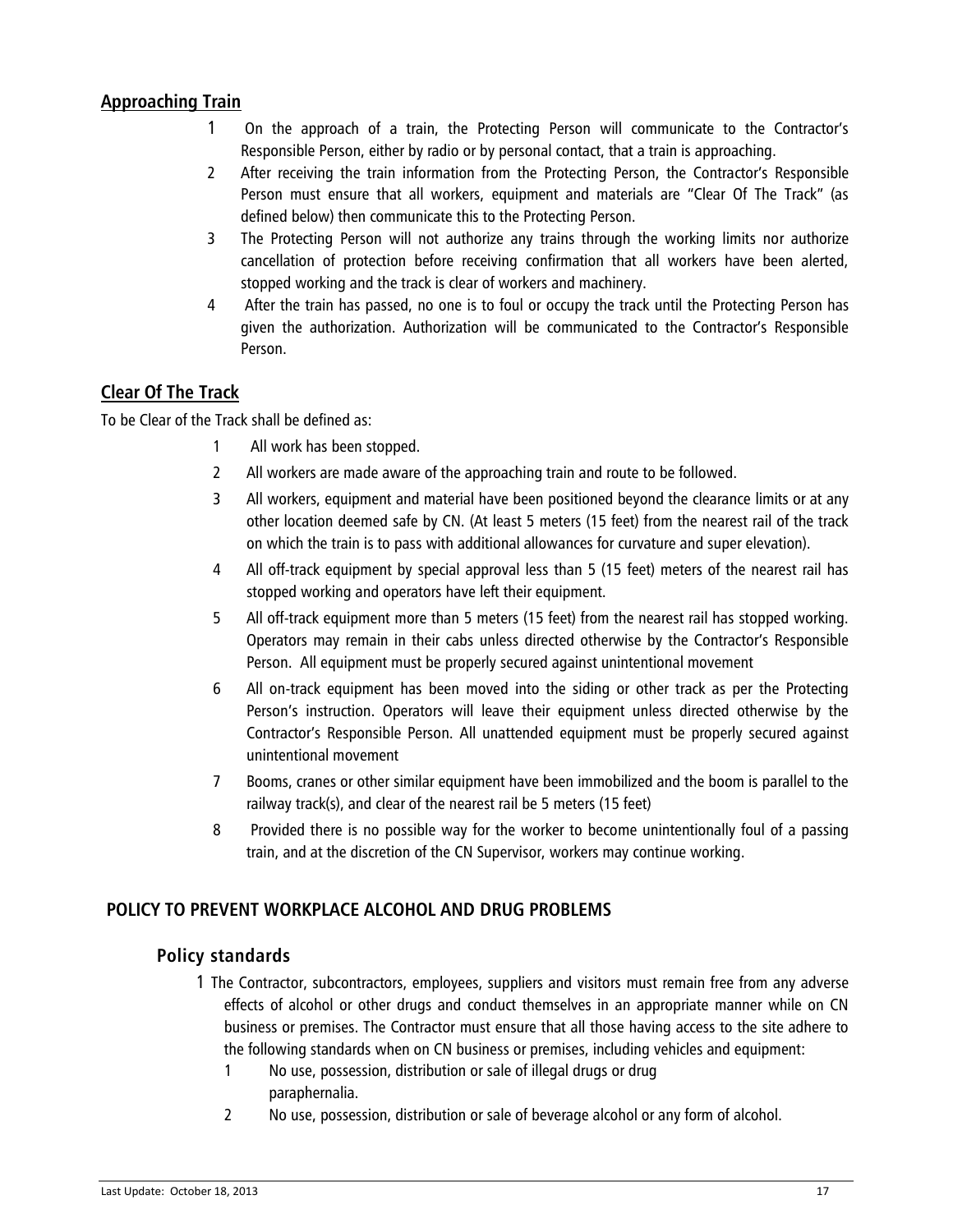- 3 Responsible use of prescribed and over-the-counter medications.
- 4 No distribution, offering or sale of prescription medications.
- 5 To report for duty and remain during the entire period of duty free of the negative effects of alcohol and other drugs, including the after effects of such use.

## **Consequences of violation**

Failure to meet these standards will be considered a breach of the contract. This may at CN's sole discretion , trigger the suspension or termination of the contract.

## **Policy violation procedures**

Where CN has reasonable grounds to believe any individual in the employ of the Contractor or a supplier is on duty in an unsafe condition or otherwise in violation of the Policy, or where during the preliminary phase of any investigation such an individual has been identified as being directly involved in the chain of acts or omissions leading up to an accident or incident;

- 1 CN will escort the individual(s) to a safe place.
- 2 CN will notify the Contractor or supplier.
- 3 The Contractor will investigate the situation.
- 4 The Contractor must satisfy CN that there has been no policy breach.
- 5 If a policy breach has occurred, the individual will not be allowed to continue providing services to CN without written permission from a CN official, and he/she will be required to adhere to any conditions governing his/her return.

## **Firearms**

Firearms (loaded or empty) are not permitted on CN property, except for CN Police officers and other designated persons performing authorized work and when authorized to do so. In all cases, any firearms must be accompanied with a written authorization from the Chief of CN Police and the person should have in his possession all pertinent government permits.

### **Explosives**

No explosives will be permitted on CN property without written CN approval.

## **Vehicles**

Contractor's vehicles on the site must be in safe operating condition. Operators must observe all site speed limits. Unattended vehicles must not be left running unnecessarily. Where they must be left running, the parking brake must be applied. The operator is responsible for the safety of all passengers and the stability of materials being transported.

All vehicles will be parked in a pre-determined area and where required, a designated Contractor entrance shall be used.

### **Smoking in the Workplace**

Smoking is not permitted in any CN interior workplace or motor vehicle.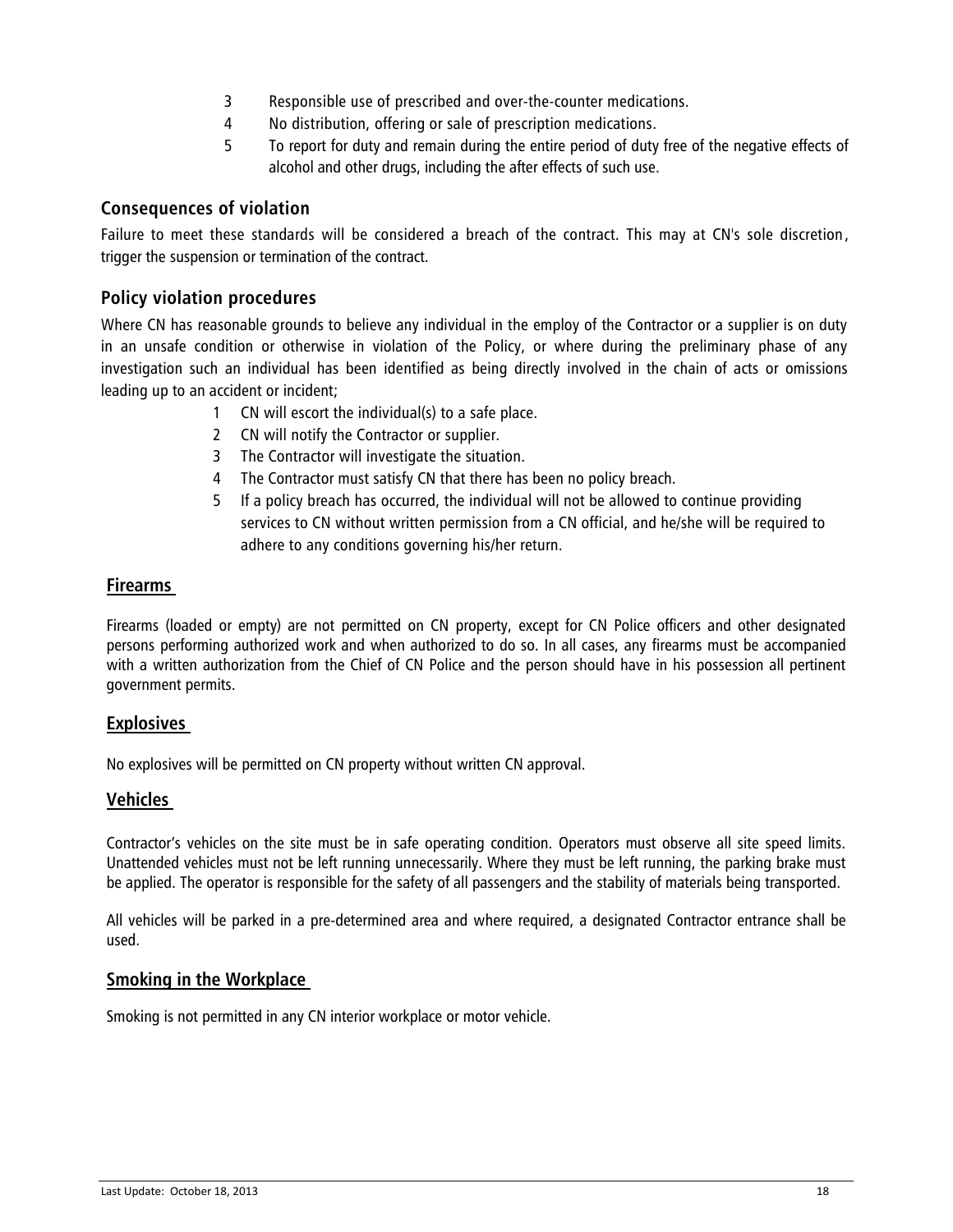## **Security**

Contractor's personnel will proceed directly to the Contractor's work location. Contractor's employees must remain at their designated work site and must not wander about the site.

The Contractor shall not permit persons other than the Contractor's personnel to enter the site without the prior written authority of the CN representative.

### **Emergency Evacuation Procedures**

Prior to commencing work, all Contractor's employees must be familiar with the emergency evacuation plan for that work site. The Contractor shall issue written emergency and rescue procedures to the Contractor's personnel and shall post such procedures on the job site.

### **Unsafe Conditions or Practices**

Contractors shall correct or report any unsafe conditions or practices they observe. All such conditions or practices shall be reported to the CN representative at the work site as soon as practical

### **Reporting Accidents/Incidents**

All accidents/incidents occurring on CN property, that result in or had the potential of causing serious injury, lost work days, vehicle or property damage must be reported to the CN representative within twenty-four (24) hours. All such incidents will be fully investigated by the Contractor.

The Contractor shall subsequently provide a written report to CN (i.e. Company Officer assigned as Liaison to Contractor) within seven (7) days detailing the nature of the incident, the cause(s), regulatory authorities notified, and a specific action plan to prevent recurrence.

### **Treatment of Injured Personnel (Contractors)**

Contractors shall ensure the following is provided for their personnel as required by CN and in accordance with applicable government regulations:

- 1. Adequate first-aid supplies and equipment.
- 2. Qualified personnel to render first-aid treatment.

### **Audio and Visual Recording Equipment**

Cameras and audio-visual equipment are not permitted on CN property without prior approval. Use of personal electronic devices such as smart phones for the purpose of recording video, photographic or audio information is prohibited while on CN property.

### **Summary**

In conclusion, CN requires the full cooperation of the Contractor and the Contractor's employees with these guidelines and all other applicable regulations. Should there be any doubt as to the meaning or interpretation of these guidelines, consult with the CN representative responsible for the worksite.

### **Contractor Acknowledgement**

Contractor/Sub-contractor personnel must read and understand CN's "Safety Guidelines for Contractors and Non-CN Personnel". The Contractor/Sub-contractor must follow the appropriate Contractor Safety training.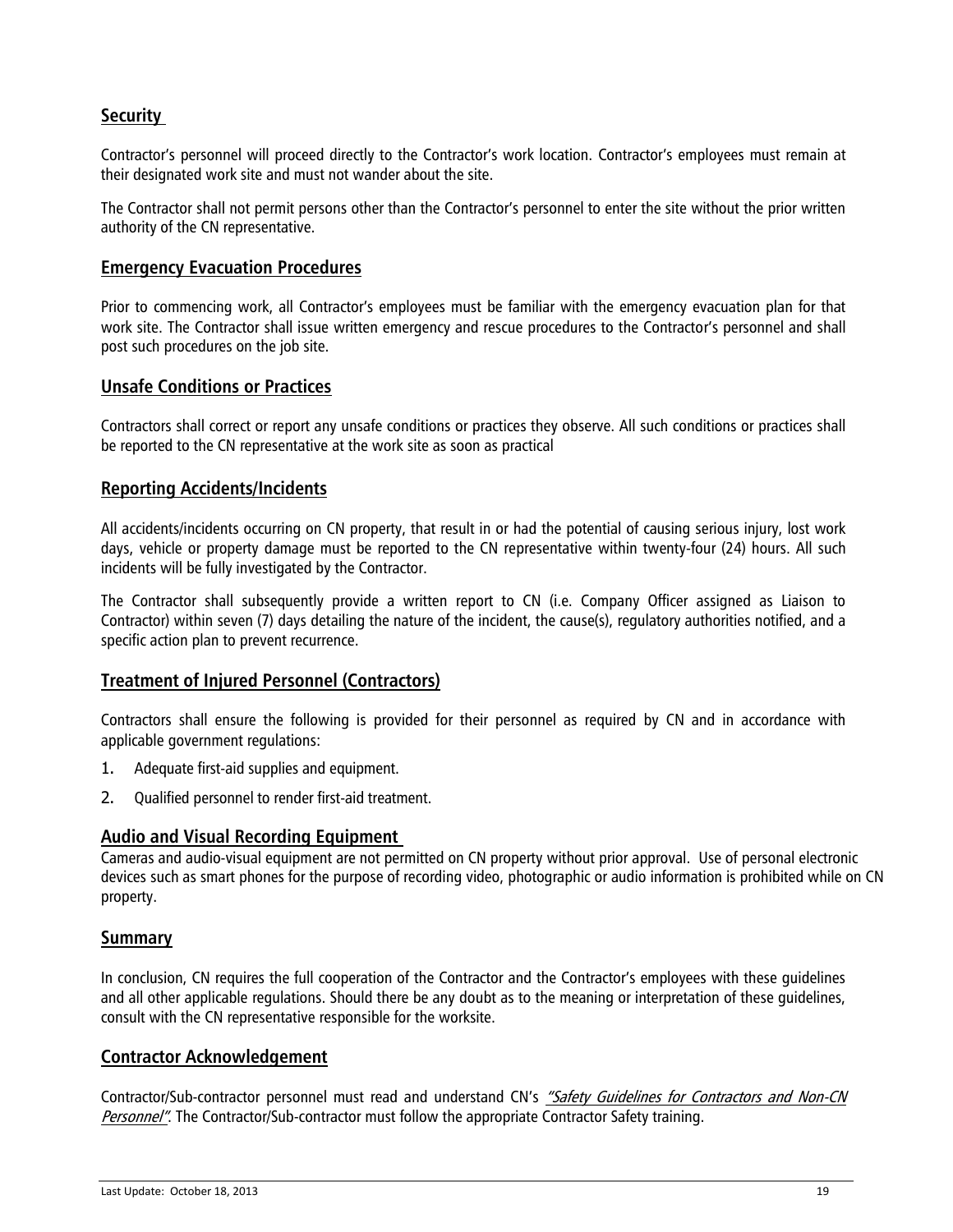### **SECTION C**

#### EMERGENCY WORK RIGHT OF ENTRY FORM FOR CONTRACTORS

- 1. "Railroad" refers to Canadian National Railway Company or such of its affiliates or associates (within the meaning ascribed to those terms under the *Canada Business Corporations Act*) to whose property this Right of Entry relates.
- 2. This Agreement is entered into as of this day of the state of the state of the state of the state of the state day of the state of the state of the state of the state of the state of the state of the state of the state at 935 de la Gauchetière West, Montreal, Quebec, H3B 2M9, and *\_\_\_\_\_\_\_\_\_\_\_\_\_\_\_\_\_\_\_\_\_\_\_\_\_\_\_\_\_\_\_\_\_\_* ("Company"), having a place of business at *\_\_\_\_\_\_\_\_\_\_\_\_\_\_\_\_\_\_\_\_\_\_\_\_\_\_\_\_\_\_\_\_\_\_\_\_\_\_\_\_\_\_\_\_\_\_\_\_\_\_\_\_\_\_\_\_\_\_\_\_\_.*
- 3. The Railroad, solely to the extent of its right, title and interest, without any warranty, expressed or implied, at law, under contract or otherwise, hereby grants to Company and its authorized employees, servants, agents or contractors, consent to enter upon the property located at: etc. the sole purpose of the "Railroad property") for the sole purpose of  $\mathcal{L}_\mathcal{L} = \mathcal{L}_\mathcal{L} = \mathcal{L}_\mathcal{L} = \mathcal{L}_\mathcal{L} = \mathcal{L}_\mathcal{L} = \mathcal{L}_\mathcal{L} = \mathcal{L}_\mathcal{L} = \mathcal{L}_\mathcal{L} = \mathcal{L}_\mathcal{L} = \mathcal{L}_\mathcal{L} = \mathcal{L}_\mathcal{L} = \mathcal{L}_\mathcal{L} = \mathcal{L}_\mathcal{L} = \mathcal{L}_\mathcal{L} = \mathcal{L}_\mathcal{L} = \mathcal{L}_\mathcal{L} = \mathcal{L}_\mathcal{L}$
- 4. This Right of Entry shall terminate forthwith upon expiration on \_\_\_\_\_\_\_\_\_\_\_\_\_\_\_\_\_\_\_\_\_\_\_\_\_\_\_\_, it being understood that Railroad shall have entire discretion to revoke this Right of Entry at any time prior to the expiration of the term, upon notice to that effect to the Company, which notice shall be effective forthwith upon receipt by the Company or at such later date indicated by Railroad in the aforesaid notice.
- 5. The Railroad grants this consent subject to the understanding that Company and its authorized employees, servants, agents or contractors who enter upon Railroad property will:
	- 5.1. See that any activities conducted on said Railroad property are done in a good workmanlike manner, in compliance with applicable laws, statutes, regulations, policies, directives, orders, approvals and other legal requirements and in such manner and at such time as not to obstruct or interfere with Railroad's operation, trains or the functioning of its signal and communications systems or any fibre optic cable system or unduly delay the safe passage of Railroad's trains;
	- 5.2. Observe, abide by and comply with any and all guidelines, directives and policies adopted from time to time by Railroad including, without limitation (i) Railroad's drug and alcohol policy; and (ii) Safety Guidelines for Contractors and Non-CN Personnel; and
	- 5.3. Take due precautions against injury and damage to persons or property located upon said Railroad property.
	- 5.4. No work shall be performed or equipment located within twenty-five (25) feet of the centerline of the nearest railroad track without flagging protection being provided by Railroad or other form of positive protection, *(exemptions may apply as authorized by system safety dept).*
- 6. This Right of Entry shall be governed by the laws of the jurisdiction where Railroad property accessed under the authority hereof is located, as noted under Exhibit "A" hereto.

|                | The parties have executed this Agreement this                | day of | 20 |
|----------------|--------------------------------------------------------------|--------|----|
| RAILROAD       |                                                              |        |    |
| Signed:        | <u> 1980 - Johann John Stein, fransk politiker (d. 1980)</u> |        |    |
| Print Name:    |                                                              |        |    |
| Title:         |                                                              |        |    |
| <b>COMPANY</b> |                                                              |        |    |
| Signed:        |                                                              |        |    |
| Print Name:    |                                                              |        |    |
| Title:         |                                                              |        |    |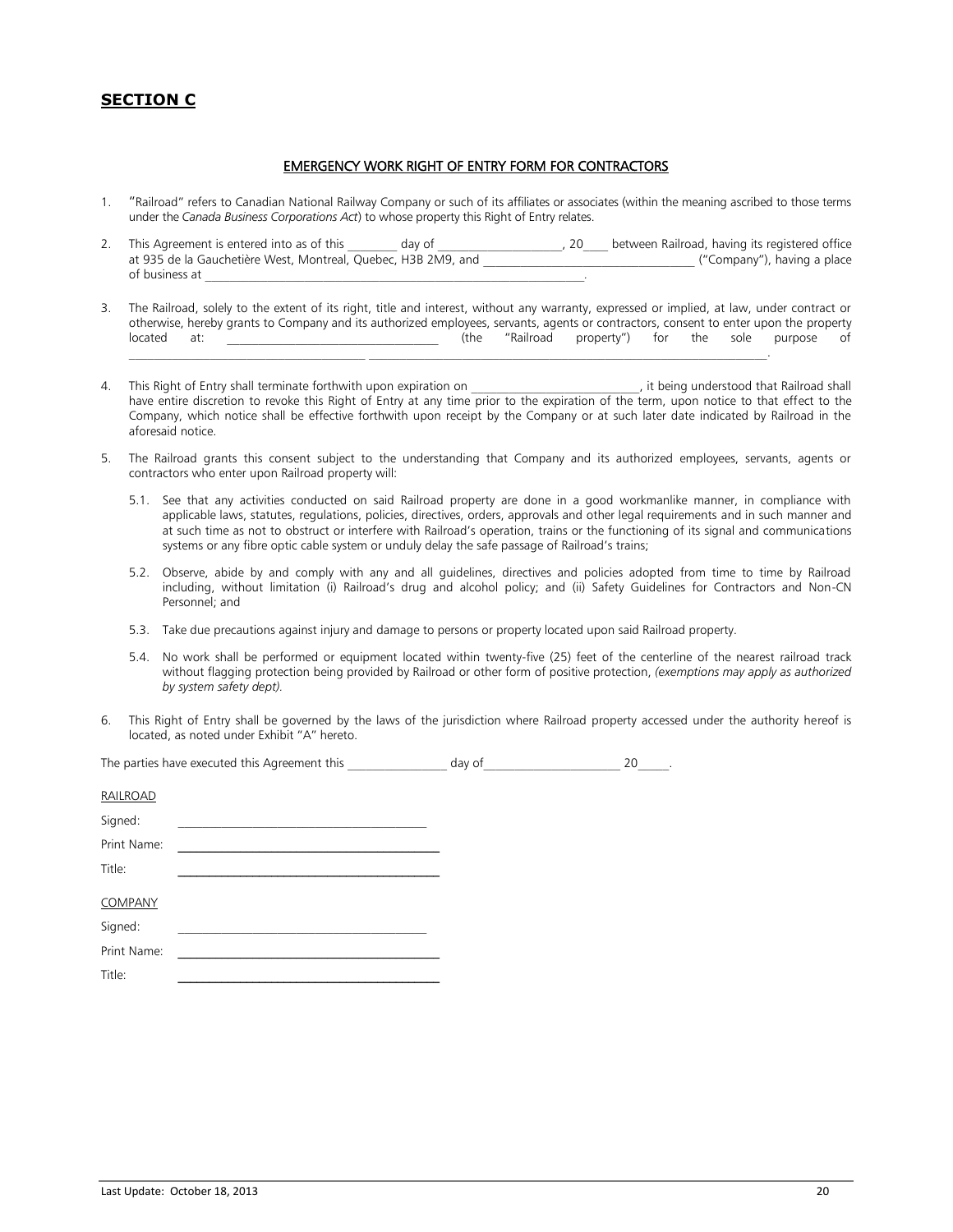### **SECTION D**

#### RIGHT OF ENTRY FORM FOR INVITEES

#### General Conditions

- 1. "Railroad" refers to Canadian National Railway Company or such of its affiliates or associates (within the meaning ascribed to those terms under the *Canada Business Corporations Act*) to whose property this authorization and consent relates.
- 2. This Agreement is entered into as of this \_\_\_\_\_\_\_\_\_\_ day of \_\_\_\_\_\_\_\_\_\_\_\_\_\_\_\_\_, 20\_\_\_\_ between Railroad, having its reqistered office at 935 de la Gauchetière West, Montreal, Quebec, H3B 2M9, and [Individual Name] ("Invitee"), residing at [Address]\_\_\_\_\_\_\_\_\_\_\_\_\_\_\_\_\_\_\_\_\_\_\_.\_\_\_\_\_\_\_\_\_\_\_\_\_\_\_\_\_\_\_\_\_\_\_\_.
- 3. The Railroad, solely to the extent of its right, title and interest, without any warranty, expressed or implied, at law, under contract or otherwise, hereby grants to invitee, authorization and consent to enter upon the property described under Schedule "A" hereto (the "Railroad property") for the sole purpose described under Schedule "A" hereto.
- 4. This Right of Entry shall terminate forthwith upon expiration of the term noted in Schedule "A" hereto, it being understood that Railroad shall have entire discretion to revoke this Right of Entry at any time prior to the expiration of the term, upon notice to that effect to the Invitee, which notice shall be effective forthwith upon receipt by the Invitee or at such later date indicated by Railroad in the aforesaid notice.
- 5. The Railroad grants this consent subject to the understanding that Invitee will:
	- 5.1. See that any activities conducted on said Railroad property are done in compliance with applicable laws, statutes, regulations, policies, directives, orders, approvals and other legal requirements and in such manner and at such time as not to obstruct or interfere with Railroad's operation, trains or the functioning of its signal and communications systems or any fiber optic cable system or unduly delay the safe passage of Railroad's trains;
	- 5.2. Observe, abide by and comply with any and all guidelines, directives and policies adopted from time to time by Railroad including, without limitation (i) Railroad's drug and alcohol policy; and (ii) Safety Guidelines for Contractors and Non-CN Personnel; and
	- 5.3. Return said Railroad property to the same condition, reasonable wear and tear excepted, as existed prior to such work, failing which Railroad, after providing written notice to Invitee, and allowing Invitee a reasonable amount of time to return the Railroad property to the same condition, may do so at Invitee's sole cost and expense.

#### Indemnity

5.4. Company shall indemnify and hold harmless Railroad from any losses, liens, damages, liability, and expenses ("Damages") incurred by Railroad arising from Company's breach of its obligations or warranties under this Right of Entry; any third party claims associated with or arising under this Right of Entry; or Company's access to Railroad's or Railroad's affiliates' premises. In the event that Railroad has incurred Damages, Railroad shall notify Company and Company shall indemnify Railroad for the Damages and defend and hold harmless Railroad against any third party legal claims associated with the Damages. No third party claim may be settled without the consent of Railroad, which consent shall not be unreasonably withheld.

#### Miscellaneous

- 6. The invitee shall not have the right to transfer and/or assign this Right of Entry or any of its rights hereunder without Railroad's prior written consent, which consent Railroad shall have entire discretion to withhold or delay.
- 7. This Right of Entry shall be governed by the laws of the jurisdiction where Railroad property accessed under the authority hereof is located, as noted under Schedule "A" hereto.

| The parties have executed this Agreement this _____________ | day of | 20 |
|-------------------------------------------------------------|--------|----|
| RAILROAD                                                    |        |    |
| Signed:                                                     |        |    |
| Print Name:                                                 |        |    |
| Title:                                                      |        |    |
| COMPANY                                                     |        |    |
| Signed:                                                     |        |    |
| Print Name:                                                 |        |    |
| Title:                                                      |        |    |
|                                                             |        |    |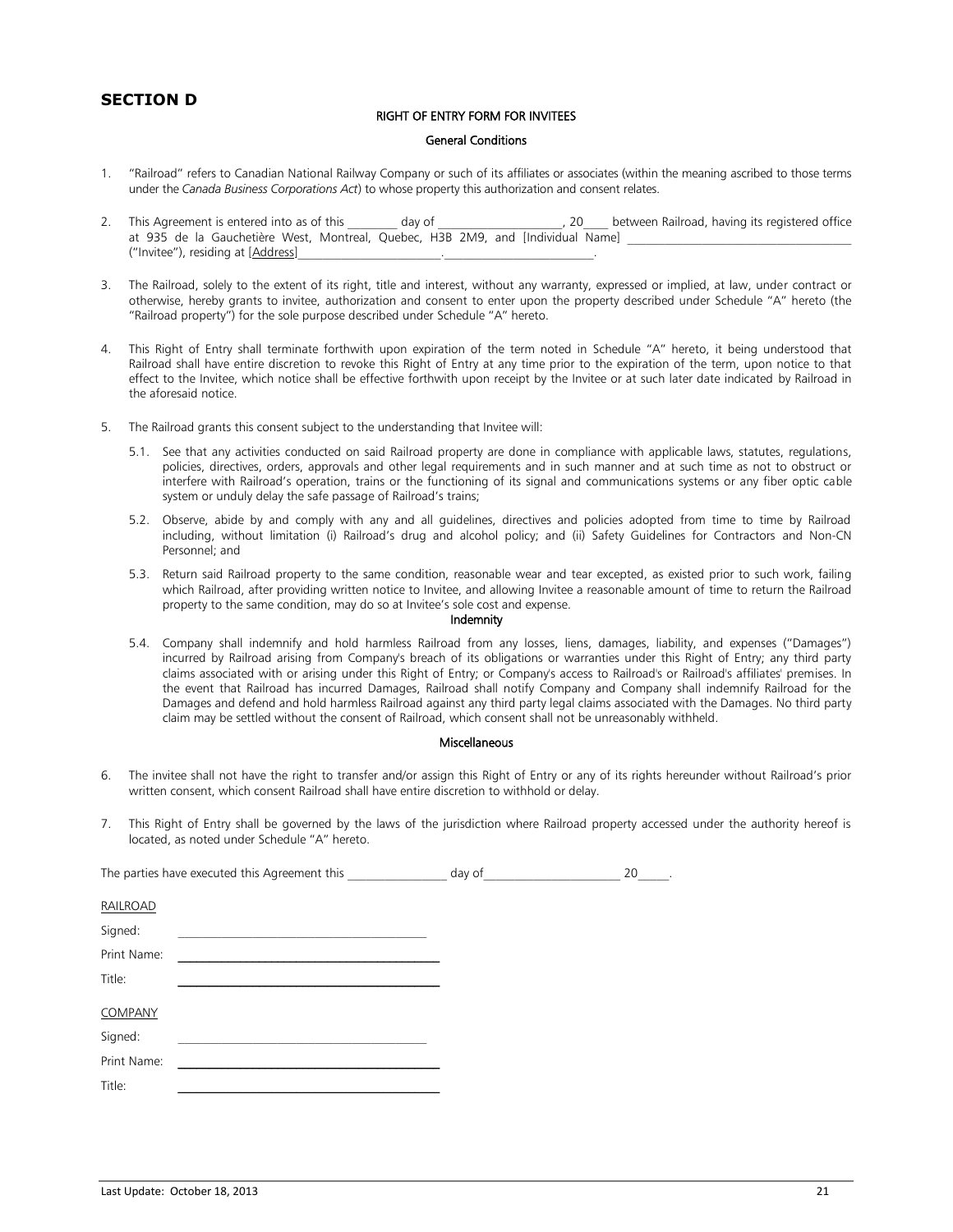### Schedule A

| Railroad Property<br>(indicate if access is for property,<br>locomotives or other equipment) |                                                                                                                                                                                                    |
|----------------------------------------------------------------------------------------------|----------------------------------------------------------------------------------------------------------------------------------------------------------------------------------------------------|
| <b>Limited Access Purpose</b>                                                                | For the limited purpose of _____________<br>[insert detailed description].                                                                                                                         |
| Term                                                                                         | A term of _________[number of days/months/years], beginning on [commencement<br>date]_________ and terminating on [termination date]__________, unless sooner terminated<br>as provided hereunder. |
| Representative<br>(name, title and address)                                                  |                                                                                                                                                                                                    |